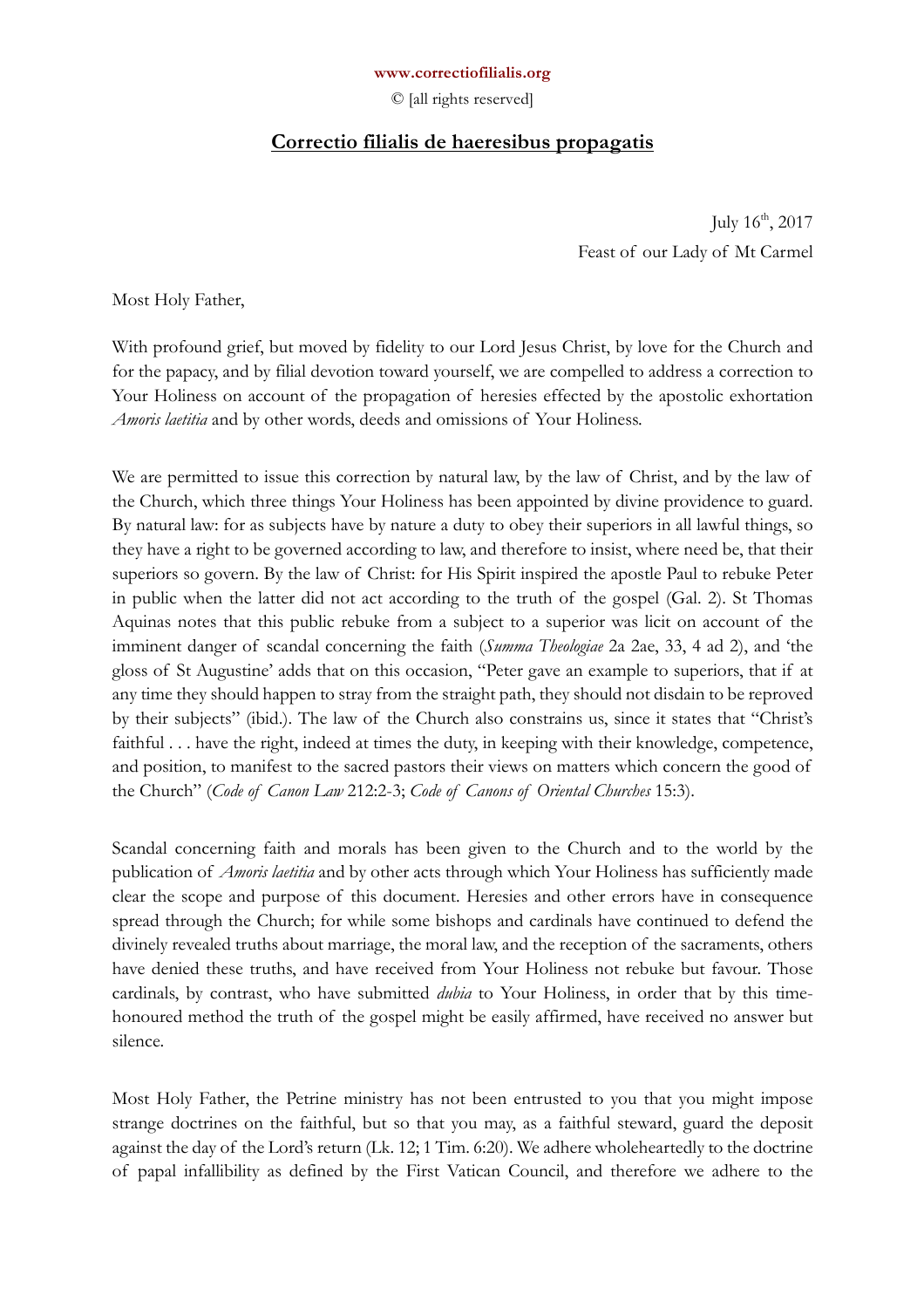© [all rights reserved]

explanation which that same council gave of this charism, which includes this declaration: "The Holy Spirit was not promised to the successors of Peter that they might, by His revelation, make known some new doctrine, but that, by His assistance, they might religiously guard and faithfully expound the revelation or deposit of faith transmitted by the apostles" (*Pastor aeternus,* cap. 4). For this reason, Your Predecessor, Blessed Pius IX, praised the collective declaration of the German bishops, who noted that "the opinion according to which the pope is 'an absolute sovereign because of his infallibility' is based on a completely false understanding of the dogma of papal infallibility."1 Likewise, at the 2nd Vatican Council, the Theological Commission which oversaw the Dogmatic Constitution on the Church, *Lumen gentium*, noted that the powers of the Roman pontiff are limited in many ways.<sup>2</sup>

Those Catholics, however, who do not clearly grasp the limits of papal infallibility are liable to be led by the words and actions of Your Holiness into one of two disastrous errors: either they will come to embrace the heresies which are now being propagated, or, aware that these doctrines are contrary to the word of God, they will doubt or deny the prerogatives of the popes. Others again of the faithful are led to put in doubt the validity of the renunciation of the papacy by Pope Emeritus Benedict XVI. Thus, the Petrine office, bestowed upon the Church by our Lord Jesus Christ for the sake of unity and faith, is so used that a way is opened for heresy and for schism. Further, noting that practices now encouraged by Your Holiness's words and actions are contrary not only to the perennial faith and discipline of the Church but also to the magisterial statements of Your predecessors, the faithful reflect that Your Holiness's own statements can enjoy no greater authority than that of former popes; and thus the authentic papal magisterium suffers a wound of which it may not soon be healed.

We, however, believe that Your Holiness possesses the charism of infallibility, and the right of universal jurisdiction over Christ's faithful, in the sense defined by the Church. In our protest against *Amoris laetitia* and against other deeds, words and omissions related to it, we do not deny the existence of this papal charism or Your Holiness's possession of it, since neither *Amoris laetitia* nor any of the statements which have served to propagate the heresies which this exhortation insinuates are protected by that divine guarantee of truth. Our correction is indeed required by fidelity to infallible papal teachings which are incompatible with certain of Your Holiness's statements.

As subjects, we do not have the right to issue to Your Holiness that form of correction by which a superior coerces those subject to him with the threat or administration of punishment (cf. *Summa Theologiae* 2a 2ae, 33, 4). We issue this correction, rather, to protect our fellow Catholics - and those outside the Church, from whom the key of knowledge must not be taken away (cf. Lk. 11:52) hoping to prevent the further spread of doctrines which tend of themselves to the profaning of all the sacraments and the subversion of the Law of God.

\* \* \*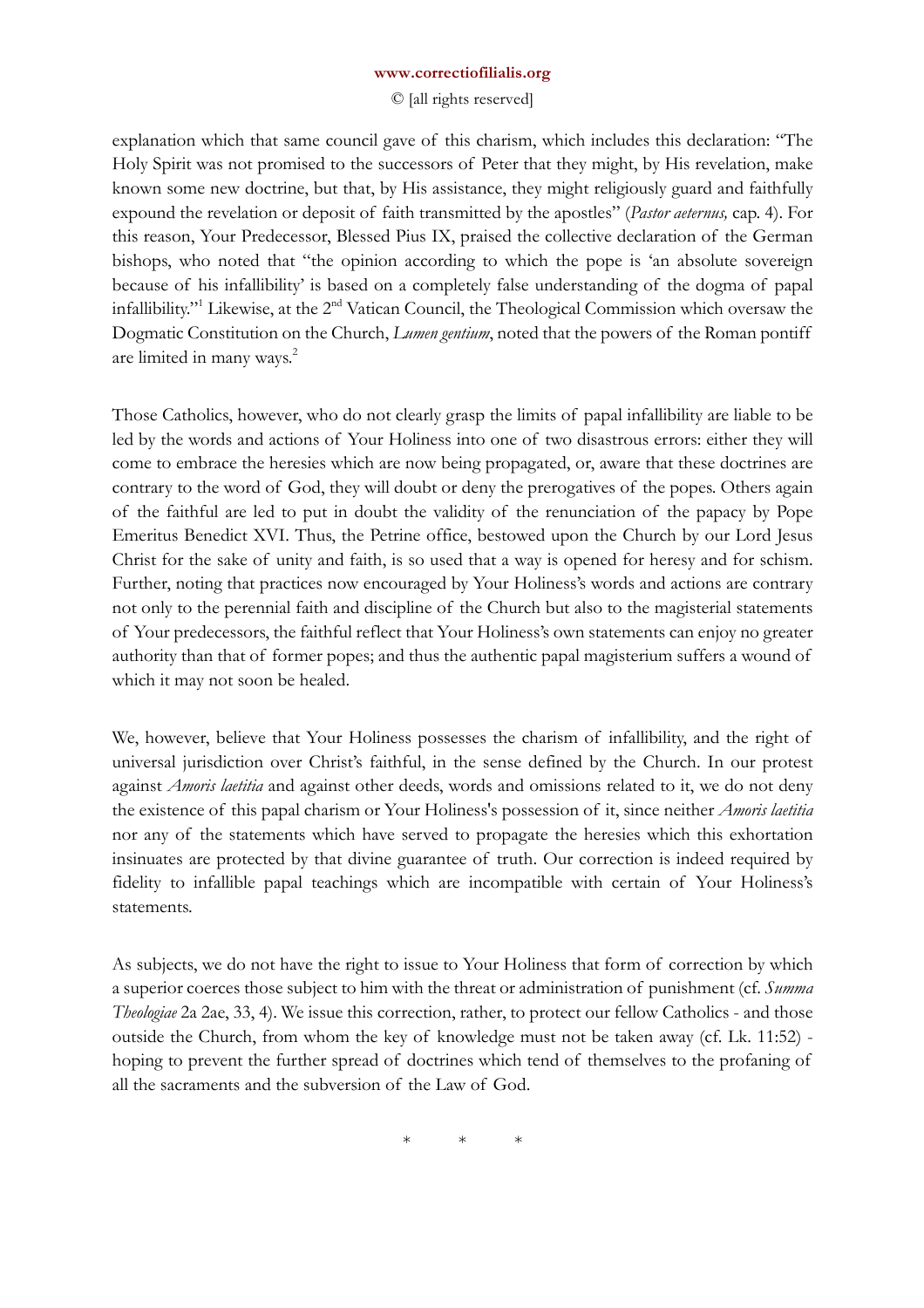© [all rights reserved]

We wish now to show how several passages of *Amoris laetitia*, in conjunction with acts, words, and omissions of Your Holiness, serve to propagate seven heretical propositions.3

The passages of *Amoris laetitia* to which we refer are the following:

AL 295: 'Saint John Paul II proposed the so-called "law of gradualness" in the knowledge that the human being "knows, loves and accomplishes moral good by different stages of growth". This is not a "gradualness of law" but rather a gradualness in the prudential exercise of free acts on the part of subjects who are not in a position to understand, appreciate, or fully carry out the objective demands of the law.'

AL 296: "There are two ways of thinking which recur throughout the Church's history: casting off and reinstating. The Church's way, from the time of the Council of Jerusalem, has always been the way of Jesus, the way of mercy and reinstatement. The way of the Church is not to condemn anyone for ever."

AL 297: 'No one can be condemned for ever, because that is not the logic of the Gospel!'

AL 298: 'The divorced who have entered a new union, for example, can find themselves in a variety of situations, which should not be pigeonholed or fit into overly rigid classifications leaving no room for a suitable personal and pastoral discernment. One thing is a second union consolidated over time, with new children, proven fidelity, generous self-giving, Christian commitment, a consciousness of its irregularity and of the great difficulty of going back without feeling in conscience that one would fall into new sins. The Church acknowledges situations "where, for serious reasons, such as the children's upbringing, a man and woman cannot satisfy the obligation to separate [footnote 329: In such situations, many people, knowing and accepting the possibility of living "as brothers and sisters" which the Church offers them, point out that if certain expressions of intimacy are lacking, "it often happens that faithfulness is endangered and the good of the children suffers".] There are also the cases of those who made every effort to save their first marriage and were unjustly abandoned, or of "those who have entered into a second union for the sake of the children's upbringing, and are sometimes subjectively certain in conscience that their previous and irreparably broken marriage had never been valid". Another thing is a new union arising from a recent divorce, with all the suffering and confusion which this entails for children and entire families, or the case of someone who has consistently failed in his obligations to the family. It must remain clear that this is not the ideal which the Gospel proposes for marriage and the family. The Synod Fathers stated that the discernment of pastors must always take place "by adequately distinguishing", with an approach which "carefully discerns situations". We know that no "easy recipes" exist.'

AL 299: 'I am in agreement with the many Synod Fathers who observed that "the baptized who are divorced and civilly remarried need to be more fully integrated into Christian communities in the variety of ways possible, while avoiding any occasion of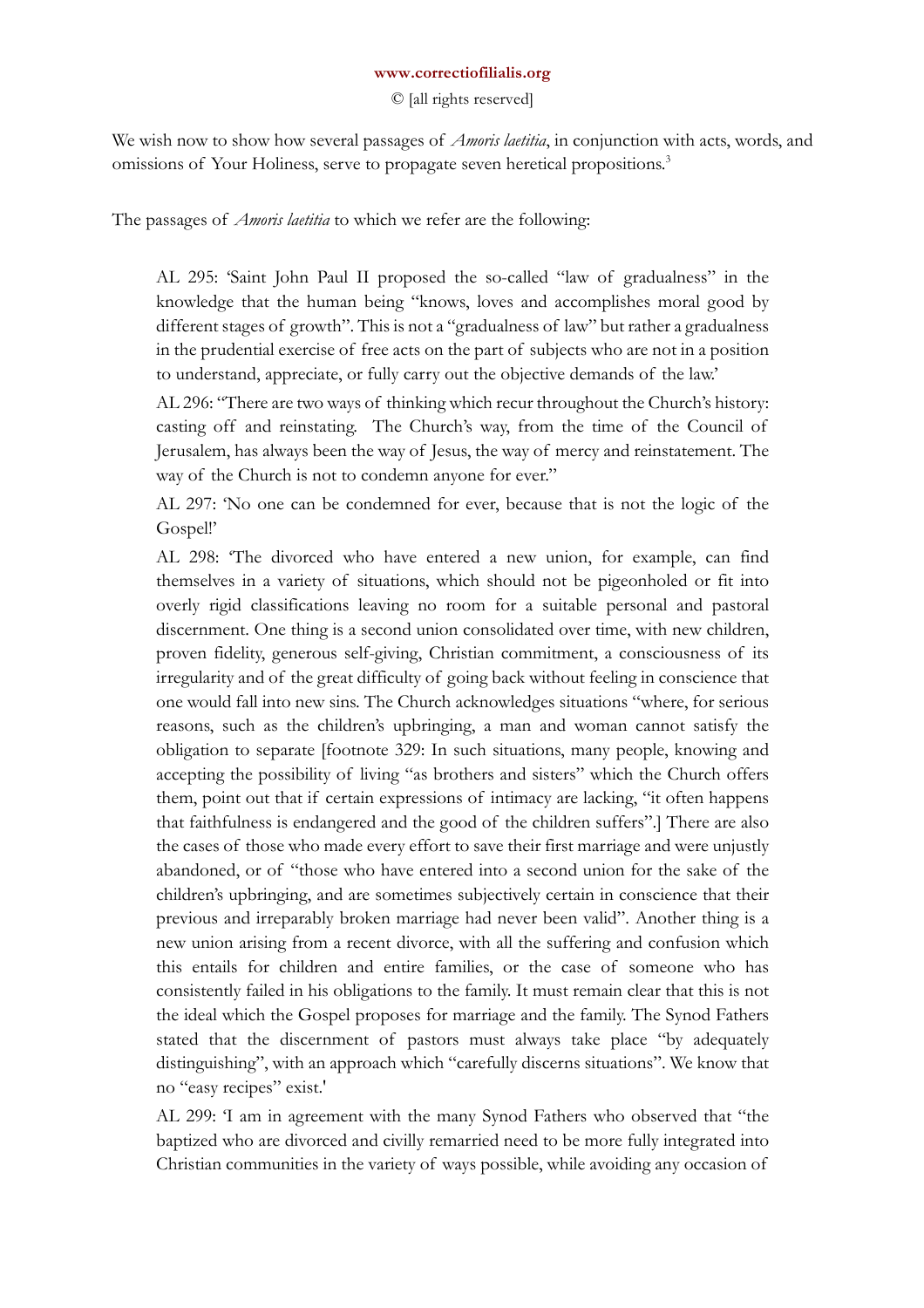scandal. The logic of integration is the key to their pastoral care, a care which would allow them not only to realize that they belong to the Church as the body of Christ, but also to know that they can have a joyful and fruitful experience in it. They are baptized; they are brothers and sisters; the Holy Spirit pours into their hearts gifts and talents for the good of all. … Such persons need to feel not as excommunicated members of the Church, but instead as living members, able to live and grow in the Church and experience her as a mother who welcomes them always, who takes care of them with affection and encourages them along the path of life and the Gospel."'

AL 300: 'Since "the degree of responsibility is not equal in all cases", the consequences or effects of a rule need not necessarily always be the same. [footnote 336] This is also the case with regard to sacramental discipline, since discernment can recognize that in a particular situation no grave fault exists.'

AL 301: 'It is [sic] can no longer simply be said that all those in any "irregular" situation are living in a state of mortal sin and are deprived of sanctifying grace. More is involved here than mere ignorance of the rule. A subject may know full well the rule, yet have great difficulty in understanding "its inherent values, or be in a concrete situation which does not allow him or her to act differently and decide otherwise without further sin."

AL 303: 'Conscience can do more than recognize that a given situation does not correspond objectively to the overall demands of the Gospel. It can also recognize with sincerity and honesty what for now is the most generous response which can be given to God, and come to see with a certain moral security that it is what God himself is asking amid the concrete complexity of one's limits, while yet not fully the objective ideal.'

AL 304: 'I earnestly ask that we always recall a teaching of Saint Thomas Aquinas and learn to incorporate it in our pastoral discernment: "Although there is necessity in the general principles, the more we descend to matters of detail, the more frequently we encounter defects… In matters of action, truth or practical rectitude is not the same for all, as to matters of detail, but only as to the general principles; and where there is the same rectitude in matters of detail, it is not equally known to all… The principle will be found to fail, according as we descend further into detail". It is true that general rules set forth a good which can never be disregarded or neglected, but in their formulation they cannot provide absolutely for all particular situations.'

AL 305: 'Because of forms of conditioning and mitigating factors, it is possible that in an objective situation of sin – which may not be subjectively culpable, or fully such – a person can be living in God's grace, can love and can also grow in the life of grace and charity, while receiving the Church's help to this end. [footnote 351: In certain cases, this can include the help of the sacraments. Hence, "I want to remind priests that the confessional must not be a torture chamber, but rather an encounter with the Lord's mercy. I would also point out that the Eucharist "is not a prize for the perfect, but a powerful medicine and nourishment for the weak."]'

AL 308: 'I understand those who prefer a more rigorous pastoral care which leaves no room for confusion. But I sincerely believe that Jesus wants a Church attentive to the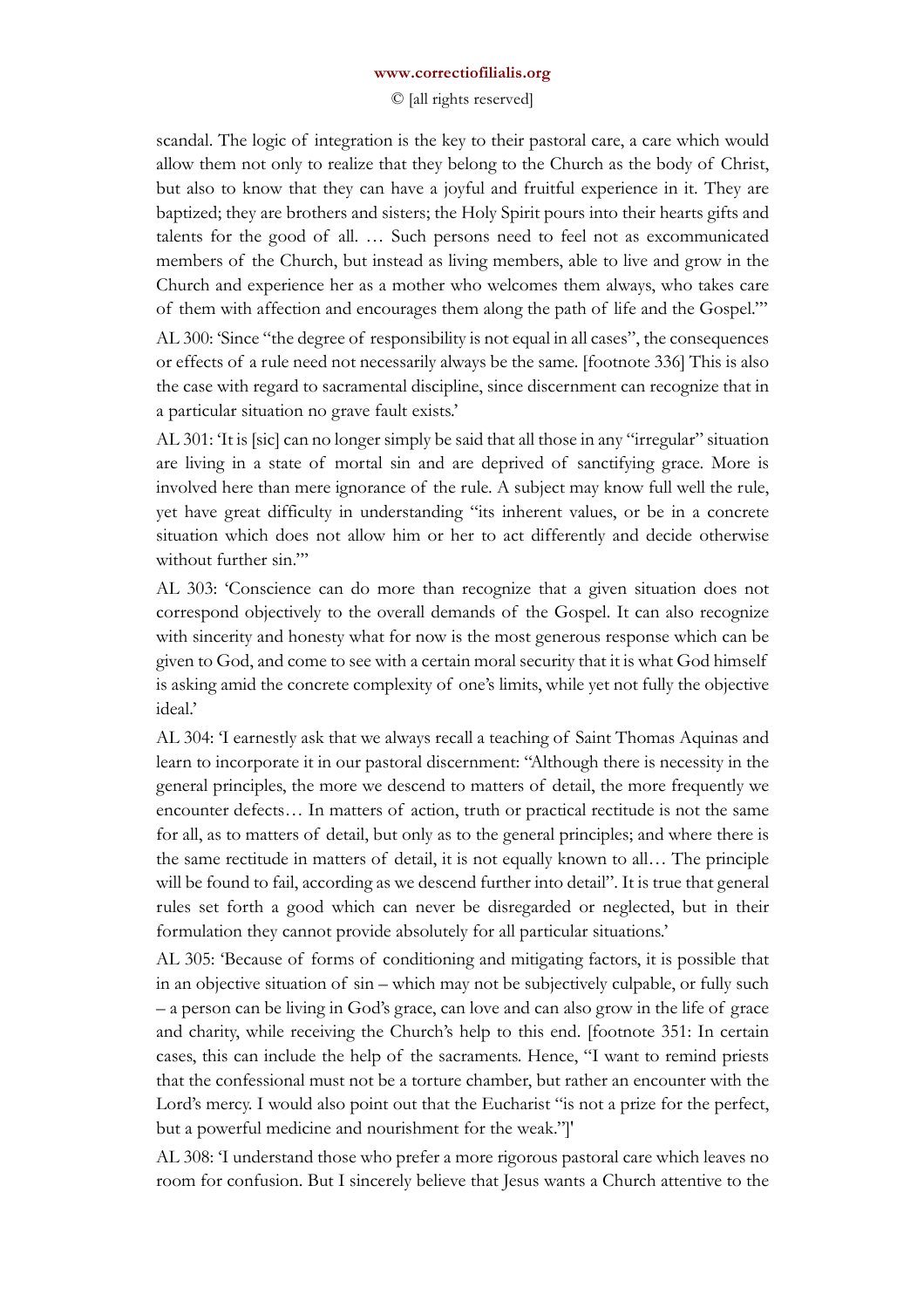© [all rights reserved]

goodness which the Holy Spirit sows in the midst of human weakness, a Mother who, while clearly expressing her objective teaching, "always does what good she can, even if in the process, her shoes get soiled by the mud of the street".'

AL 311: 'The teaching of moral theology should not fail to incorporate these considerations.'

The words, deeds and omissions of Your Holiness to which we wish to refer, and which in conjunction with these passages of *Amoris laetitia* are serving to propagate heresies within the Church, are the following:

- Your Holiness has refused to give a positive answer to the *dubia* submitted to you by Cardinals Burke, Caffarra, Brandmüller, and Meisner, in which you were respectfully requested to confirm that the Apostolic Exhortation *Amoris laetitia* does not abolish five teachings of the Catholic faith.

- Your Holiness intervened in the composition of the *Relatio post disceptationem* for the Extraordinary Synod on the Family. The *Relatio* proposed allowing Communion for divorced-and-remarried Catholics on a "case-by-case basis", and said pastors should emphasize the "positive aspects" of lifestyles the Church considers gravely sinful, including civil remarriage after divorce and premarital cohabitation. These proposals were included in the *Relatio* at your personal insistence, despite the fact that they did not receive the two-thirds majority required by the Synod rules for a proposal to be included in the *Relatio*.

- In an interview in April 2016, a journalist asked Your Holiness if there are any concrete possibilities for the divorced and remarried that did not exist before the publication of *Amoris laetitia*. You replied 'Io posso dire, si. Punto'; that is, 'I can say yes. Period.' Your Holiness then stated that the reporter's question was answered by the presentation given by Cardinal Schönborn on *Amoris laetitia*. In this presentation Cardinal Schönborn stated:

My great joy as a result of this document resides in the fact that it coherently overcomes that artificial, superficial, clear division between "regular" and "irregular", and subjects *everyone* to the common call of the Gospel, according to the words of St. Paul: "For God has consigned all to disobedience, that He may have mercy on all" (Rom. 11, 32). … what does the Pope say in relation to access to the sacraments for people who live in "irregular" situations? Pope Benedict had already said that "easy recipes" do not exist (AL 298, note 333). Pope Francis reiterates the need to discern carefully the situation, in keeping with St. John Paul II's *Familiaris consortio* (84) (AL 298). "Discernment must help to find possible ways of responding to God and growing in the midst of limits. By thinking that everything is black and white, we sometimes close off the way of grace and of growth, and discourage paths of sanctification which give glory to God" (AL 205). He also reminds us of an important phrase from *Evangelii gaudium*, 44: "A small step, in the midst of great human limitations, can be more pleasing to God than a life which appears outwardly in order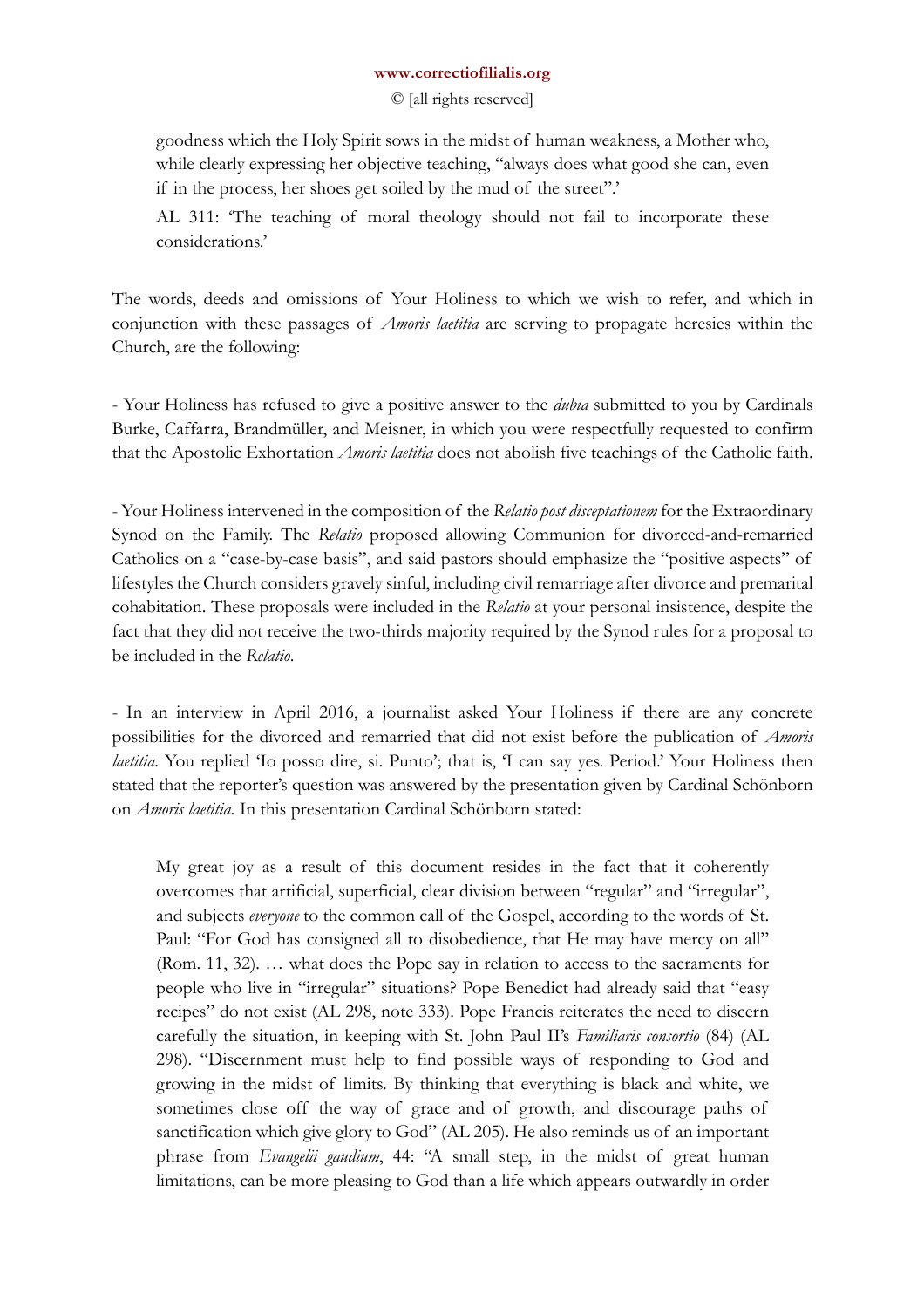© [all rights reserved]

but moves through the day without confronting great difficulties" (AL 304). In the sense of this "via caritatis" (AL 306), the Pope affirms, in a humble and simple manner, in a note (351) that the help of the sacraments may also be given "in certain cases".4

Your Holiness amplified this statement by asserting that *Amoris laetitia* endorses the approach to the divorced and remarried that is practised in Cardinal Schönborn's diocese, where they are permitted to receive communion.

 $\sim$  On Sept.  $5<sup>th</sup>$  2016 the bishops of the Buenos Aires region issued a statement on the application of *Amoris laetitia*. In it they stated:

6) En otras circunstancias más complejas, y cuando no se pudo obtener una declaración de nulidad, la opción mencionada puede no ser de hecho factible. No obstante, igualmente es posible un camino de discernimiento. Si se llega a reconocer que, en un caso concreto, hay limitaciones que atenúan la responsabilidad y la culpabilidad (cf. 301-302), particularmente cuando una persona considere que caería en una ulterior falta dañando a los hijos de la nueva unión, *Amoris laetítía* abre la posibilidad del acceso a los sacramentos de la Reconciliación y la Eucaristía (cf. notas 336 y 351). Estos a su vez disponen a la persona a seguir madurando y creciendo con la fuerza de la gracia. …

9) Puede ser conveniente que un eventual acceso a los sacramentos se realice de manera reservada, sobre todo cuando se prevean situaciones conflictivas. Pero al mismo tiempo no hay que dejar de acompañar a la comunidad para que crezca en un espíritu de comprensión y de acogida, sin que ello implique crear confusiones en la enseñanza de la Iglesia acerca del matrimonio indisoluble. La comunidad es instrumento de la misericordia que es «inmerecida, incondicional y gratuita» (297).

10) El discernimiento no se cierra, porque «es dinámico y debe permanecer siempre abierto a nuevas etapas de crecimiento y a nuevas decisiones que permitan realizar el ideal de manera más plena» (303), según la «ley de gradualidad» (295) y confiando en la ayuda de la gracia.

...

[6) In other, more complex cases, and when a declaration of nullity has not been obtained, the above mentioned option may not, in fact, be feasible. Nonetheless, a path of discernment is still possible. If it comes to be recognized that, in a specific case, there are limitations that mitigate responsibility and culpability (cf. 301-302), especially when a person believes they would incur a subsequent wrong by harming the children of the new union, *Amoris laetitia* offers the possibility of access to the sacraments of Reconciliation and Eucharist (cf. footnotes 336 and 351). These sacraments, in turn, dispose the person to continue maturing and growing with the power of grace. …

9) It may be right for eventual access to sacraments to take place privately, especially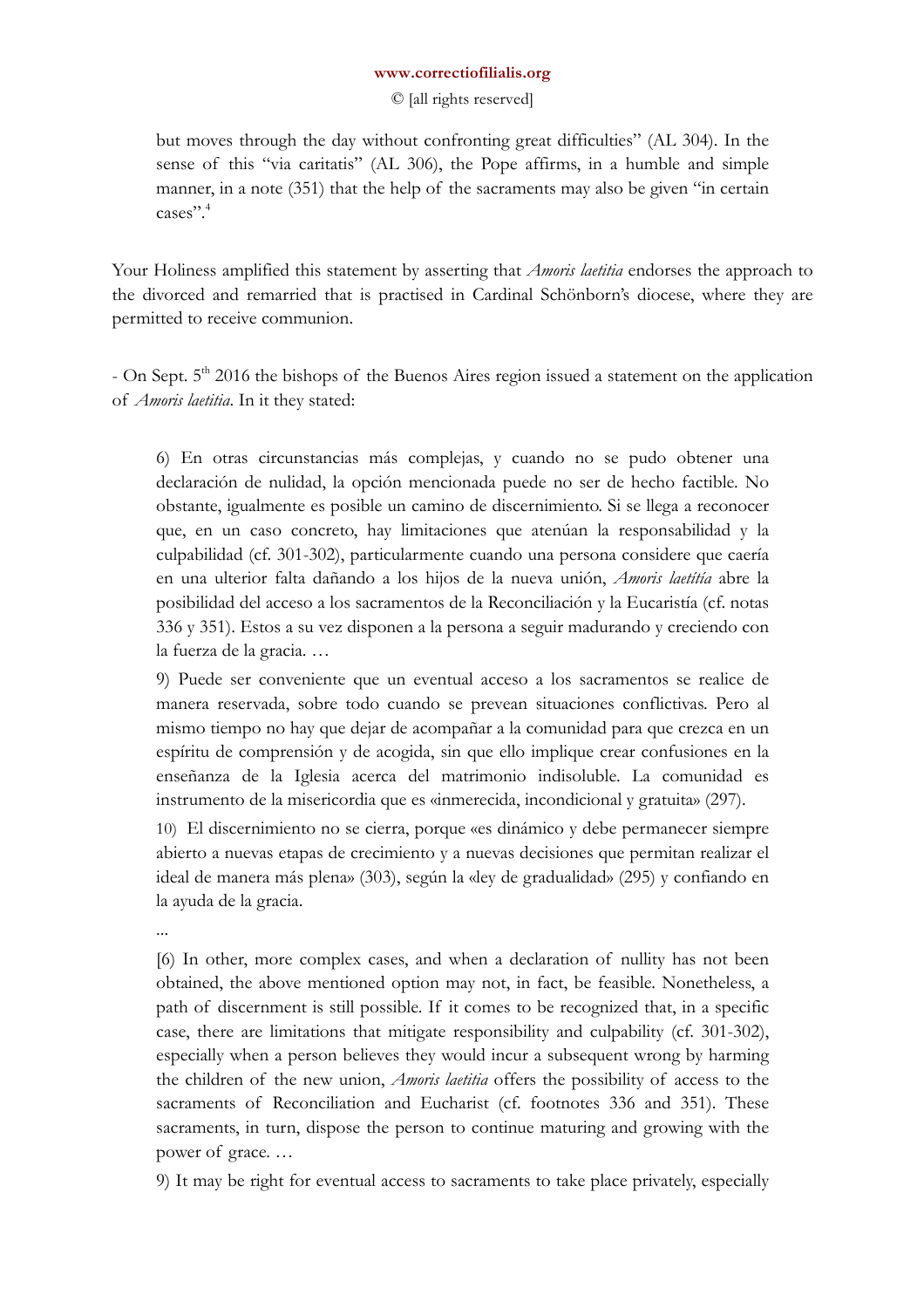© [all rights reserved]

where situations of conflict might arise. But at the same time, we have to accompany our communities in their growing understanding and welcome, without this implying creating confusion about the teaching of the Church on the indissoluble marriage. The community is an instrument of mercy, which is "unmerited, unconditional and gratuitous" (297).

10) Discernment is not closed, because it "is dynamic; it must remain ever open to new stages of growth and to new decisions which can enable the ideal to be more fully realized" (303), according to the "law of gradualness" (295) and with confidence in the help of grace.]

This asserts that according to *Amoris laetitia* confusion is not to be created about the teaching of the Church on the indissolubility of marriage, that the divorced and remarried can receive the sacraments, and that persisting in this state is compatible with receiving the help of grace. Your Holiness wrote an official letter dated the same day to Bishop Sergio Alfredo Fenoy of San Miguel, a delegate of the Argentina bishops' Buenos Aires Region, stating that the bishops of the Buenos Aires region had given the only possible interpretation of *Amoris laetitia*:

## Querido hermano:

 Recibí el escrito de la Región Pastoral Buenos Aires «Criterios básicos para la aplicación del capítulo VIII de *Amoris laetítia*». Muchas gracias por habérmelo enviado; y los felicito por el trabajo que se han tomado: un verdadero ejemplo de acompañamiento a los sacerdotes... y todos sabemos cuánto es necesaria esta cercanía del obíspo con su clero y del clero con el obispo . El prójimo «más prójimo» del obispo es el sacerdote, y el mandamiento de amar al prójimo como a sí mismo comienza para nosotros obispos precisamente con nuestros curas.

 El escrito es muy bueno y explícita cabalmente el sentido del capitulo VIII de Amoris Laetitia. No hay otras interpretaciones.

## [Beloved brother,

 I received the document from the Buenos Aires Pastoral Region, "Basic Criteria for the Application of Chapter Eight of *Amoris laetitia*." Thank you very much for sending it to me. I thank you for the work they have done on this: a true example of accompaniment for the priests ... and we all know how necessary is this closeness of the bishop with his clergy and the clergy with the bishop. The neighbor 'closest' to the bishop is the priest, and the commandment to love one's neighbor as one's self begins for us, the bishops, precisely with our priests. The document is very good and completely explains the meaning of chapter VIII of *Amoris laetitia*. There are no other interpretations.]<sup>5</sup>

- Your Holiness appointed Archbishop Vincenzo Paglia as president of the Pontifical Academy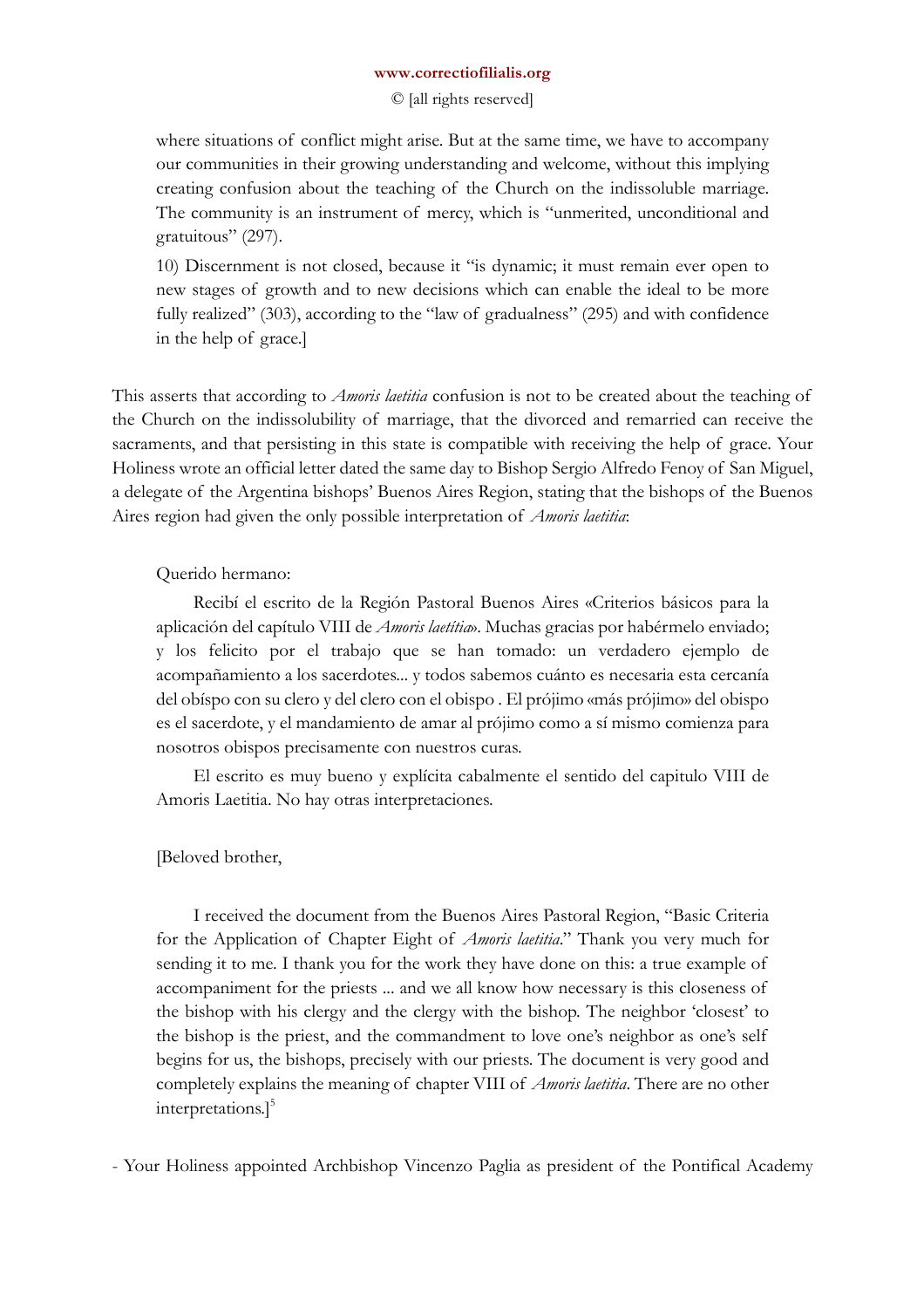© [all rights reserved]

for Life and grand chancellor of the Pontifical Pope John Paul II Institute for Studies on Marriage and Family. As head of the Pontifical Council for the Family, Archbishop Paglia was responsible for the publication of a book, *Famiglia e Chiesa, un legame indissolubile* (Libreria Editrice Vaticana, 2015), that contains the lectures given at three seminars promoted by that dicastery on the topics of 'Marriage: Faith, Sacrament, Discipline'; 'Family, Conjugal Love and Generation'; and 'The Wounded Family and Irregular Unions: What Pastoral Attitude'. This book and the seminars it described were intended to put forward proposals for the Synod on the Family, and promoted the granting of communion to divorced and remarried Catholics.

- Guidelines for the diocese of Rome were issued under Your Holiness's authority permitting the reception of the Eucharist under certain circumstances by civilly divorced and remarried Catholics living *more uxorio* with their civil partner.

- Your Holiness appointed Bishop Kevin Farrell as prefect of the newly established Dicastery for Laity, Family and Life, and promoted him to the rank of cardinal. Cardinal Farrell has expressed support for Cardinal Schönborn's proposal that the divorced and remarried should receive communion. He has stated that the reception of communion by the divorced and remarried is a 'process of discernment and of conscience.' <sup>6</sup>

- On January 17th, 2017, the *Osservatore Romano*, the official journal of the Holy See, published the guidelines issued by the archbishop of Malta and the bishop of Gozo for the reception of the Eucharist by persons living in an adulterous relationship. These guidelines permitted the sacrilegious reception of the Eucharist by some persons in this situation, and stated that in some cases it is impossible for such persons to practise chastity and harmful for them to attempt to practise chastity. No criticism of these guidelines was made by the *Osservatore Romano*, which presented them as legitimate exercises of episcopal teaching and authority. This publication was an official act of the Holy See that went uncorrected by yourself.

# **Correctio**

His verbis, actis, et omissionibus, et in iis sententiis libri *Amoris laetitia* quas supra diximus, Sanctitas Vestra sustentavit recte aut oblique, et in Ecclesia (quali quantaque intelligentia nescimus nec iudicare audemus) propositiones has sequentes, cum munere publico tum actu privato, propagavit, falsas profecto et haereticas:

- (1) "Homo iustificatus iis caret viribus quibus, Dei gratia adiutus, mandata obiectiva legis divinae impleat; quasi quidvis ex Dei mandatis sit iustificatis impossibile; seu quasi Dei gratia, cum in homine iustificationem efficit, non semper et sua natura conversionem efficiat ab omni peccato gravi; seu quasi non sit sufficiens ut hominem ab omni peccato gravi convertat."
- (2) Christifidelis qui, divortium civile a sponsa legitima consecutus, matrimonium civile (sponsa vivente) cum alia contraxit; quique cum ea more uxorio vivit; quique cum plena intelligentia naturae actus sui et voluntatis propriae pleno ad actum consensu eligit in hoc rerum statu manere: non necessarie mortaliter peccare dicendus est, et gratiam sanctificantem accipere et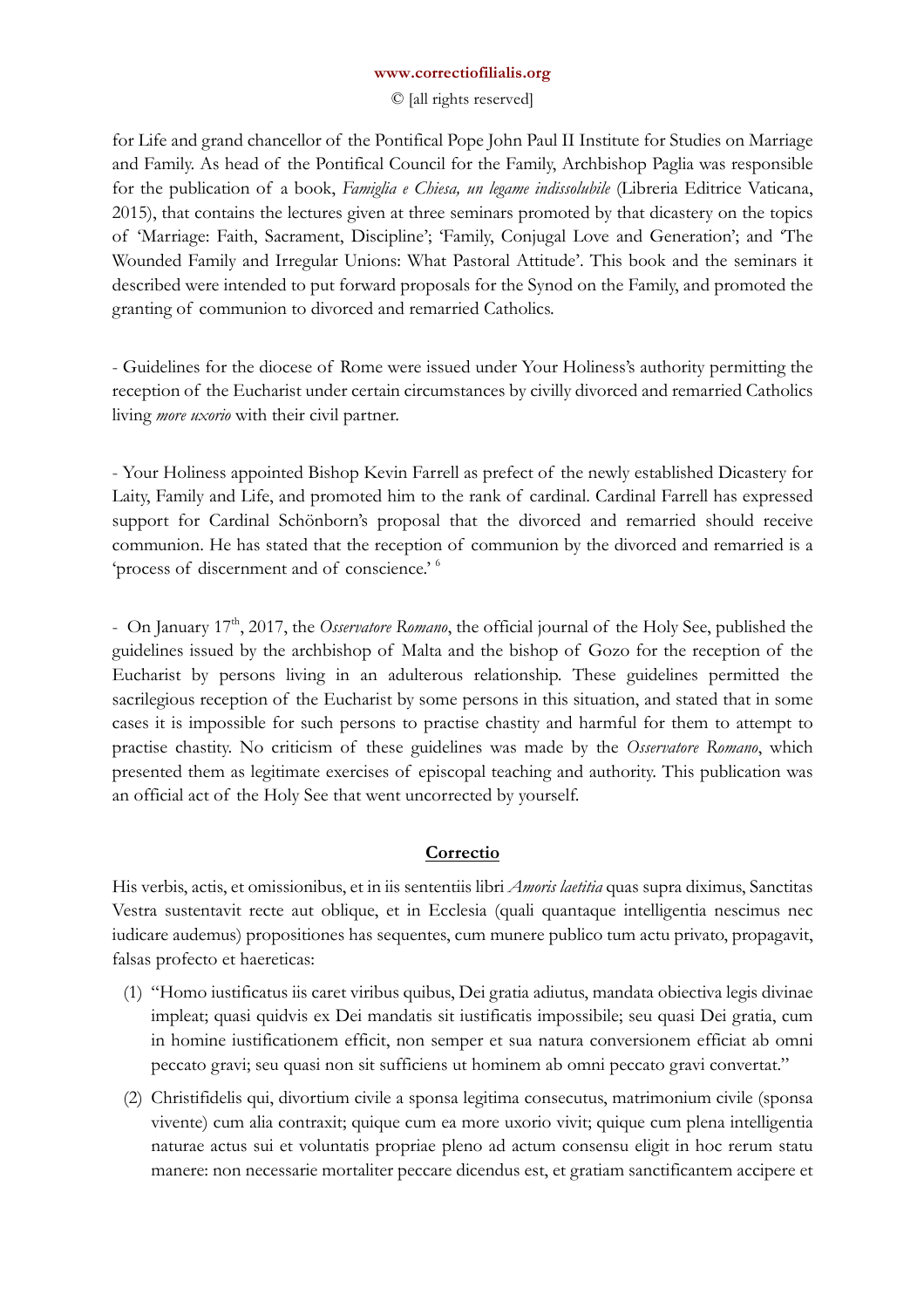in caritate crescere potest."

- (3) "Christifidelis qui alicuius mandati divini plenam scientiam possidet et deliberata voluntate in re gravi id violare eligit, non semper per talem actum graviter peccat."
- (4) "Homo potest, dum divinae prohibitioni obtemperat, contra Deum ea ipsa obtemperatione peccare."
- (5) "Conscientia recte ac vere iudicare potest actus venereos aliquando probos et honestos esse aut licite rogari posse aut etiam a Deo mandari, inter eos qui matrimonium civile contraxerunt quamquam sponsus cum alia in matrimonio sacramentali iam coniunctus est."
- (6) "Principia moralia et veritas moralis quae in divina revelatione et in lege naturali continentur non comprehendunt prohibitiones qualibus genera quaedam actionis absolute vetantur utpote quae propter obiectum suum semper graviter illicita sint."
- (7) "Haec est voluntas Domini nostri Iesu Christi, ut Ecclesia disciplinam suam perantiquam abiciat negandi Eucharistiam et Absolutionem iis qui, divortium civile consecuti et matrimonium civile ingressi, contritionem et propositum firmum sese emendandi ab ea in qua vivunt vitae conditione noluerunt patefacere."<sup>7</sup>

These propositions all contradict truths that are divinely revealed, and that Catholics must believe with the assent of divine faith. They were identified as heresies in the petition concerning *Amoris laetitia* that was addressed by 45 Catholic scholars to the cardinals and Eastern patriarchs of the Church.8 It is necessary for the good of souls that they be once more condemned by the authority of the Church. In listing these seven propositions we do not intend to give an exhaustive list of all the heresies and errors which an unbiased reader, attempting to read *Amoris laetitia* in its natural and obvious sense, would plausibly take to be affirmed, suggested or favoured by this document: a letter sent to all the cardinals of the Church and to the Eastern Catholic patriarchs lists 19 such propositions. Rather, we seek to list the propositions which Your Holiness's words, deeds and omissions, as already described, have in effect upheld and propagated, to the great and imminent danger of souls.

At this critical hour, therefore, we turn to the *cathedra veritatis,* the Roman Church, which has by divine law pre-eminence over all the churches, and of which we are and intend always to remain loyal children, and we respectfully insist that Your Holiness publicly reject these propositions, thus accomplishing the mandate of our Lord Jesus Christ given to St Peter and through him to all his successors until the end of the world: "I have prayed for thee, that thy faith fail not: and thou, being once converted, confirm thy brethren."

We respectfully ask for Your Holiness's apostolic blessing, with the assurance of our filial devotion in our Lord and of our prayer for the welfare of the Church.

\* \* \*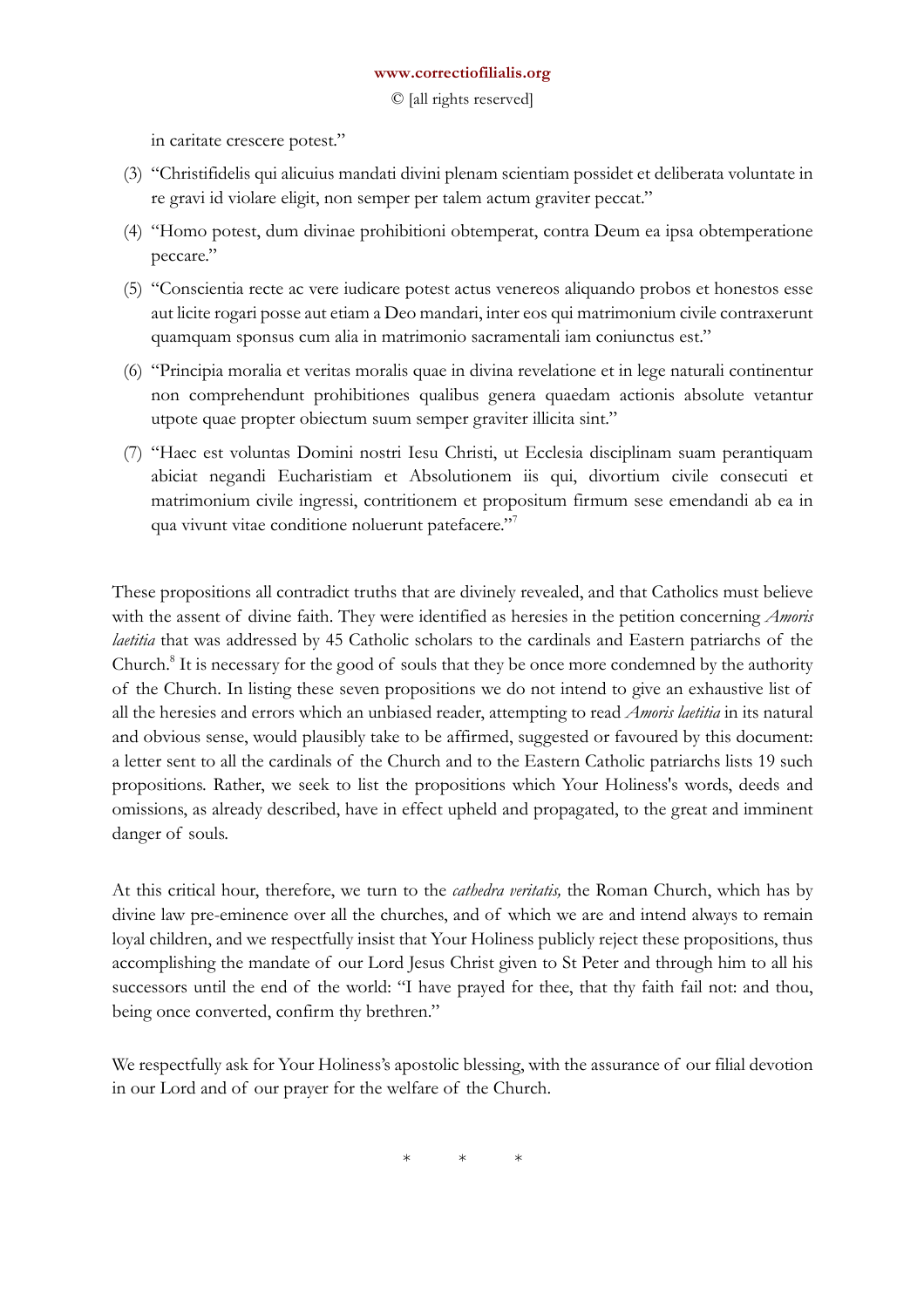© [all rights reserved]

# **Elucidation**

In order to elucidate our *Correctio*, and to put forward a firmer defence against the spread of errors, we wish to draw attention to two general sources of error which appear to us to be fostering the heresies that we have listed. We speak, firstly, of that false understanding of divine revelation which generally receives the name of Modernism, and secondly, of the teachings of Martin Luther.

# **A. The problem of Modernism**

The Catholic understanding of divine revelation is frequently denied by contemporary theologians, and this denial has led to widespread confusion among Catholics on the nature of divine revelation and faith. In order to prevent any misunderstanding that might arise from this confusion, and to justify our claim about the current propagation of heresies within the Church, we will describe the Catholic understanding of divine revelation and faith, which is presumed in this document.

This description is also necessary in order to respond to the passages in *Amoris laetitia* where it is asserted that the teachings of Christ and of the magisterium of the Church should be followed. These passages include the following: "Unity of teaching and practice is certainly necessary in the Church" (AL 3). "Faithful to Christ's teaching we look to the reality of the family today in all its complexity" (AL 32). "The teaching of the encyclical *Humanae Vitae* and the Apostolic Exhortation *Familiaris Consortio* ought to be taken up anew" (AL 222). "The teaching of the Master (cf. Mt 22:30) and Saint Paul (cf. 1 Cor 7:29-31) on marriage is set – and not by chance – in the context of the ultimate and definitive dimension of our human existence. We urgently need to rediscover the richness of this teaching" (AL 325). These passages might be seen as ensuring that nothing in *Amoris laetitia* serves to propagate errors contrary to Catholic teaching. A description of the true nature of adherence to Catholic teaching will clarify our assertion that *Amoris laetitita* does indeed serve to propagate such errors.

We therefore ask Your Holiness to permit us to recall the following truths, which are taught by Holy Scripture, Sacred Tradition, the universal consensus of the Fathers, and the magisterium of the Church, and which summarise Catholic teaching on faith, divine revelation, infallible magisterial teaching, and heresy:

- 1. The gospels of Matthew, Mark, Luke, and John, whose historical character the Church unhesitatingly asserts, faithfully hand on what Jesus Christ, while living among men, really did and taught for their eternal salvation until the day He was taken up into heaven.<sup>9</sup>
- 2. Jesus Christ is true God and true man. In consequence, all his teachings are the teachings of God Himself.<sup>10</sup>
- 3. All the propositions that are contained in the Catholic faith are truths communicated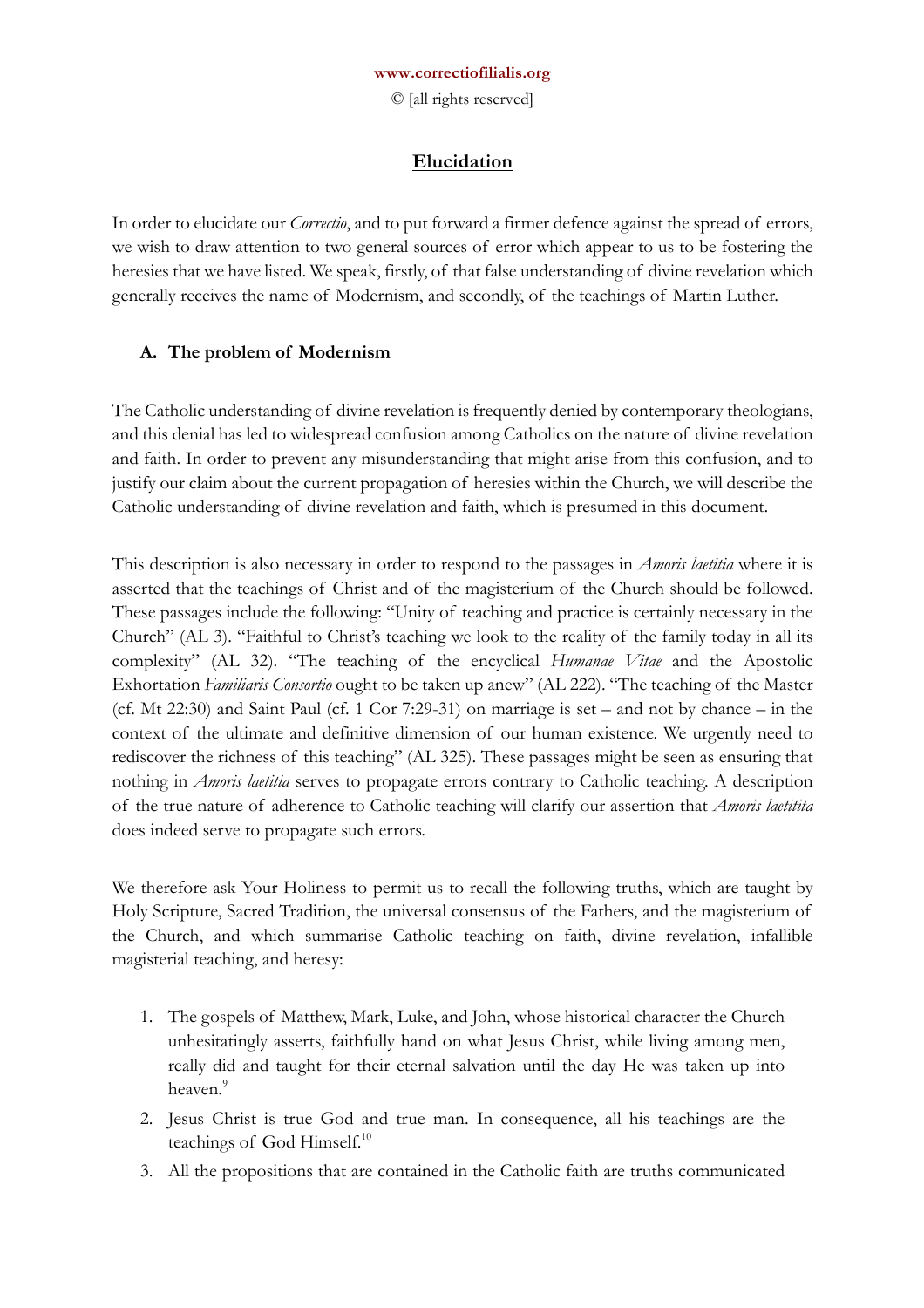by  $God.<sup>11</sup>$ 

- 4. In believing these truths with an assent that is an act of the theological virtue of faith, we are believing the testimony of a speaker. The act of divine faith is a particular form of the general intellectual activity of believing a proposition because a speaker asserts it, and because the speaker is held to be honest and knowledgeable with respect to the assertion he is making. In an act of divine faith, God is believed when he says something, and he is believed because he is God and hence is knowledgeable and truthful. $12$
- 5. Belief in divine testimony differs from belief in the testimony of human beings who are not divine, because God is all-knowing and perfectly good. In consequence, he can neither lie nor be deceived. It is thus impossible for divine testimony to be mistaken. Because the truths of the Catholic faith are communicated to us by God, the assent of faith that is given to them is most certain. A Catholic believer cannot have rational grounds for doubting or disbelieving any of these truths.13
- 6. Human reason by itself can establish the truth of the Catholic faith based on the publicly available evidence for the divine origin of the Catholic Church, but such reasoning cannot produce an act of faith. The theological virtue of faith and the act of faith can only be produced by divine grace. A person who has this virtue but then freely and knowingly chooses to disbelieve a truth of the Catholic faith sins mortally and loses eternal life.<sup>14</sup>
- 7. The truth of a proposition consists in its saying of what is, that it is; scholastically expressed, it consists in *adaequatio rei et intellectus*. Every truth is as such true, no matter by whom or when or in what circumstances it is considered. No truth can contradict any other truth.15
- 8. The Catholic faith does not exhaust all the truth about God, because only the divine intellect can fully comprehend the divine being. Nonetheless every truth of the Catholic faith is entirely and completely true, in that the features of reality that such a truth describes are exactly as these truths present them to be. There is no difference between the content of the teachings of the faith and how things are.<sup>16</sup>
- 9. The divine speech that communicates the truths of the Catholic faith is expressed in human languages. The inspired Hebrew and Greek text of the Holy Scriptures is itself uttered by God in all of its parts. It is not a purely human report or interpretation of divine revelation, and no part of its meaning is due solely to human causes. In believing the teaching of the Holy Scriptures we are believing God directly. We are not believing the statements made by God on the basis of believing the testimony of some other, non-divine person or persons.17
- 10. When the Catholic Church infallibly teaches that a proposition is a divinely revealed part of the Catholic faith and is to be believed with the assent of faith, Catholics who assent to this teaching are believing what God has communicated, and are believing it on account of His having said it.<sup>18</sup>
- 11. The languages in which divine revelation is expressed, and the cultures and histories that shaped these languages, do not constrain, distort, or add to the divine revelation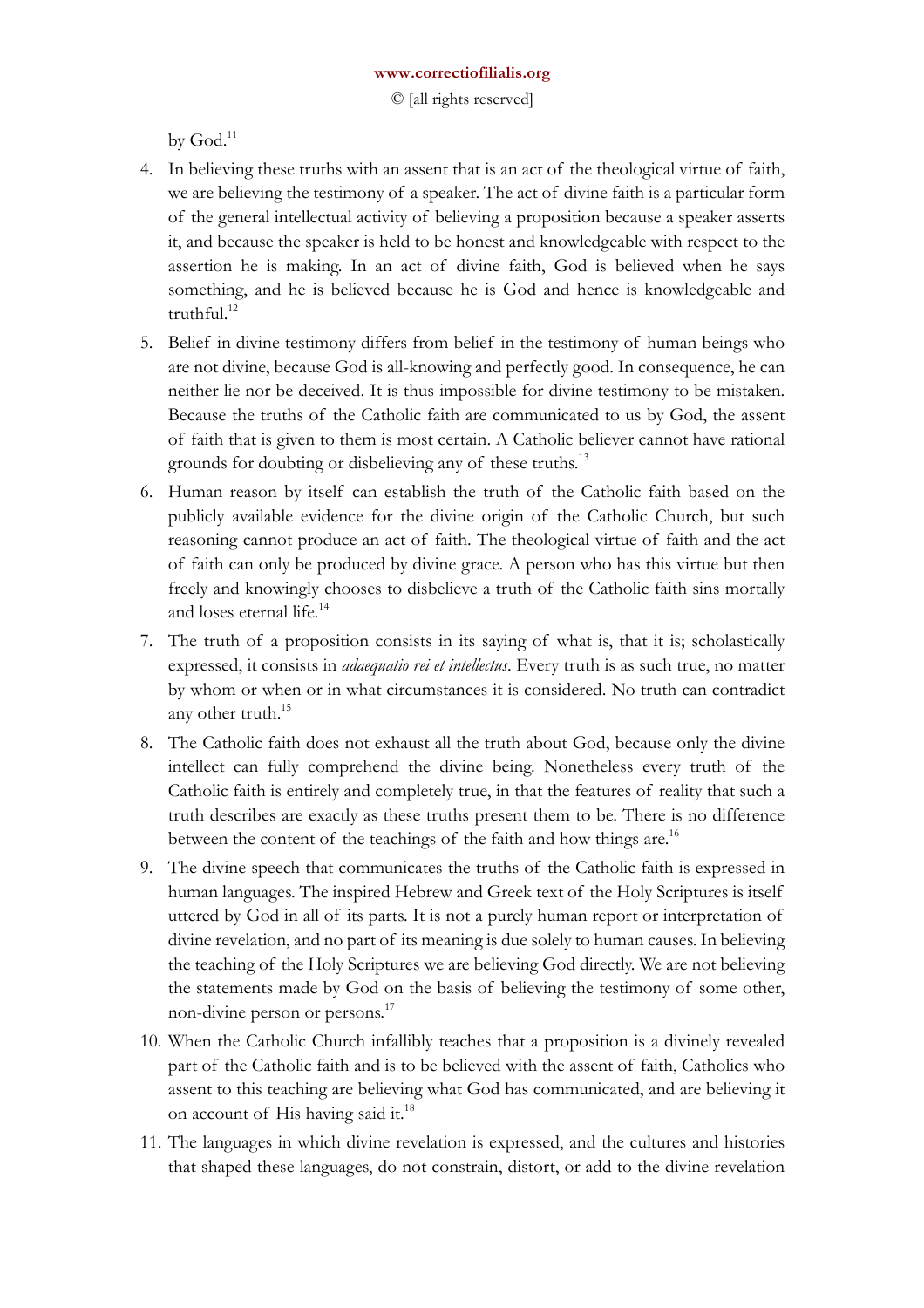© [all rights reserved]

that is expressed in them. No part or aspect of the Holy Scriptures or of the infallible teaching of the Church concerning the content of divine revelation is produced only by the languages and historical conditions in which they are expressed, but not by God's action in communicating truths. Hence, no part of the content of the teaching of the Church can be revised or rejected on the grounds that it is produced by historical circumstances rather than by divine revelation.<sup>19</sup>

- 12. The magisterial teaching of the Church after the death of the last apostle must be understood and believed as a single whole. It is not divided into a past magisterium and a contemporary or living magisterium that can ignore earlier magisterial teaching or revise it at will.<sup>20</sup>
- 13. The Pope, who has the supreme authority in the Church, is not himself exempt from the authority of the Church, in accordance with divine and ecclesiastical law. He is bound to accept and uphold the definitive teaching of his predecessors in the papal office.<sup>21</sup>
- 14. A heretical proposition is a proposition that contradicts a divinely revealed truth that is included in the Catholic faith.<sup>22</sup>
- 15. The sin of heresy is committed by a person who possesses the theological virtue of faith, but then freely and knowingly chooses to disbelieve or doubt a truth of the Catholic faith. Such a person sins mortally and loses eternal life. The judgement of the Church upon the personal sin of heresy is exercised only by a priest in the sacrament of penance.<sup>23</sup>
- 16. The canonical crime of heresy is committed when a Catholic a) publicly doubts or denies one or more truths of the Catholic faith, or publicly refuses to give assent to one or more truths of the Catholic faith, but does not doubt or deny all these truths or deny the existence of Christian revelation, and b) is pertinacious in this denial. Pertinacity consists in the person in question continuing to publicly doubt or deny one or more truths of the Catholic faith after having been warned by competent ecclesiastical authority that his doubt or denial is a rejection of a truth of the faith, and that this doubt or denial must be renounced and the truth in question must be publicly affirmed as divinely revealed by the person being warned. $^{24}$

(The above descriptions of the personal sin of heresy and of the canonical crime of heresy are given solely in order to be able to exclude them from the subject of our protest. We are only concerned with heretical propositions propagated by the words, deeds and omissions of Your Holiness. We do not have the competence or the intention to address the canonical issue of heresy.)

# **B. The influence of Martin Luther**

In the second place, we feel compelled by conscience to advert to Your Holiness's unprecedented sympathy for Martin Luther, and to the affinity between Luther's ideas on law, justification, and marriage, and those taught or favoured by Your Holiness in *Amoris laetitia* and elsewhere.<sup>25</sup> This is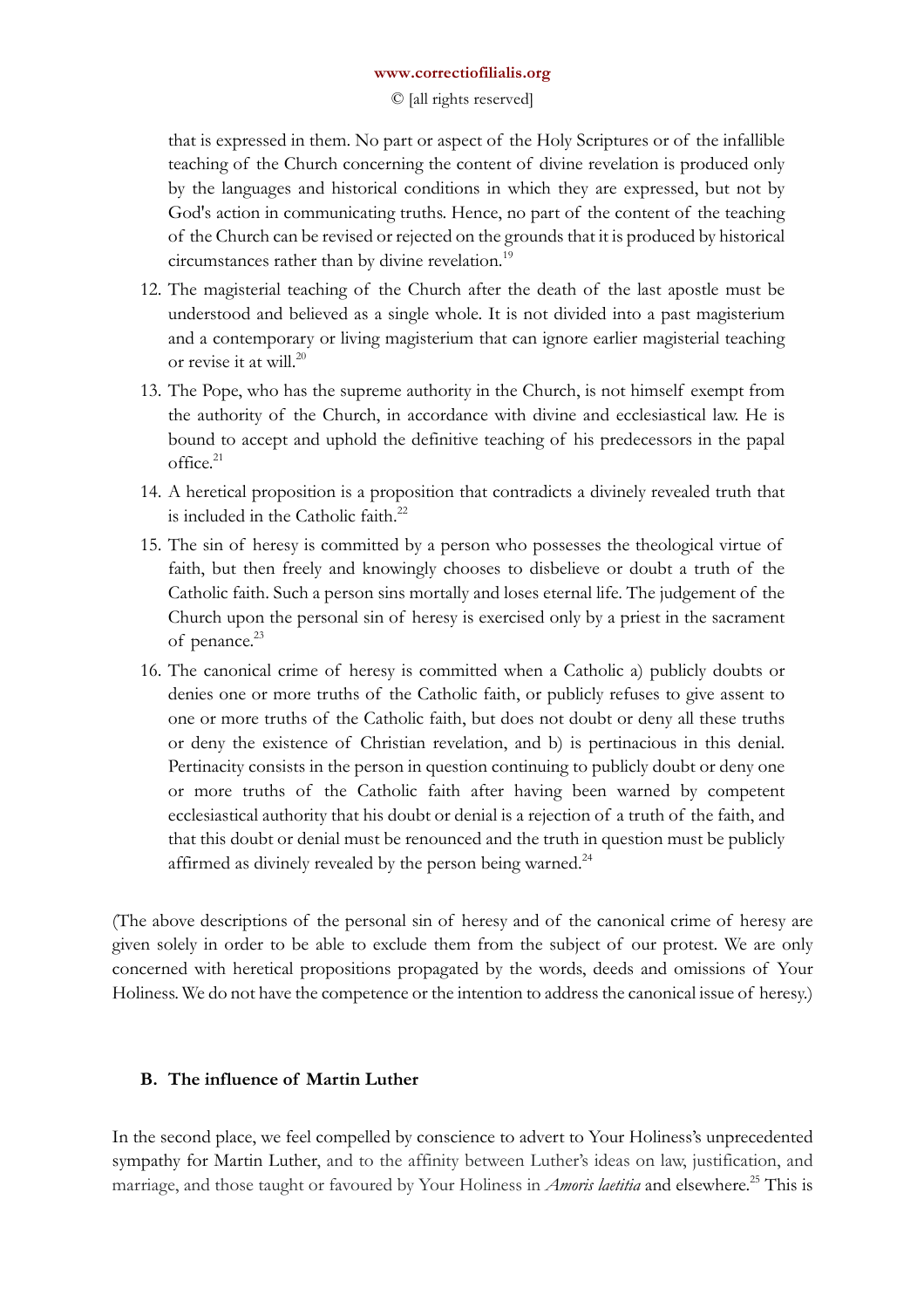© [all rights reserved]

necessary in order that our protest against the seven heretical propositions listed in this document may be complete; we wish to show, albeit in summary form, that these are not unrelated errors, but rather form part of a heretical system. Catholics need to be warned not only against these seven errors, but also against this heretical system as such, not least by reason of Your Holiness's praise of the man who originated it.

Thus, in a press conference on June 26<sup>th</sup>, 2016, Your Holiness stated:

I think that the intentions of Martin Luther were not mistaken. He was a reformer. Perhaps some methods were not correct. But in that time, if we read the story of the Pastor, a German Lutheran who then converted when he saw reality – he became Catholic – in that time, the Church was not exactly a model to imitate. There was corruption in the Church, there was worldliness, attachment to money, to power... and this he protested. Then he was intelligent and took some steps forward justifying, and because he did this [sic]. And today Lutherans and Catholics, Protestants, all of us agree on the doctrine of justification**.** On this point, which is very important, he did not err. $^{26}$ 

In a homily in the Lutheran Cathedral in Lund, Sweden, on Oct 31<sup>st</sup>, 2016, Your Holiness stated:

As Catholics and Lutherans, we have undertaken a common journey of reconciliation. Now, in the context of the commemoration of the Reformation of 1517, we have a new opportunity to accept a common path, one that has taken shape over the past fifty years in the ecumenical dialogue between the Lutheran World Federation and the Catholic Church. Nor can we be resigned to the division and distance that our separation has created between us. We have the opportunity to mend a critical moment of our history by moving beyond the controversies and disagreements that have often prevented us from understanding one another.

Jesus tells us that the Father is the *"vinedresser"* (cf. v. 1) who tends and prunes the vine in order to make it bear more fruit (cf. v. 2). The Father is constantly concerned for our relationship with Jesus, to see if we are truly one with him (cf. v. 4). He watches over us, and his gaze of love inspires us to purify our past and to work in the present to bring about the future of unity that he so greatly desires.

We too must look with love and honesty at our past, recognizing error and seeking forgiveness, for God alone is our judge. We ought to recognize with the same honesty and love that our division distanced us from the primordial intuition of God's people, who naturally yearn to be one, and that it was perpetuated historically by the powerful of this world rather than the faithful people, which always and everywhere needs to be guided surely and lovingly by its Good Shepherd. Certainly, there was a sincere will on the part of both sides to profess and uphold the true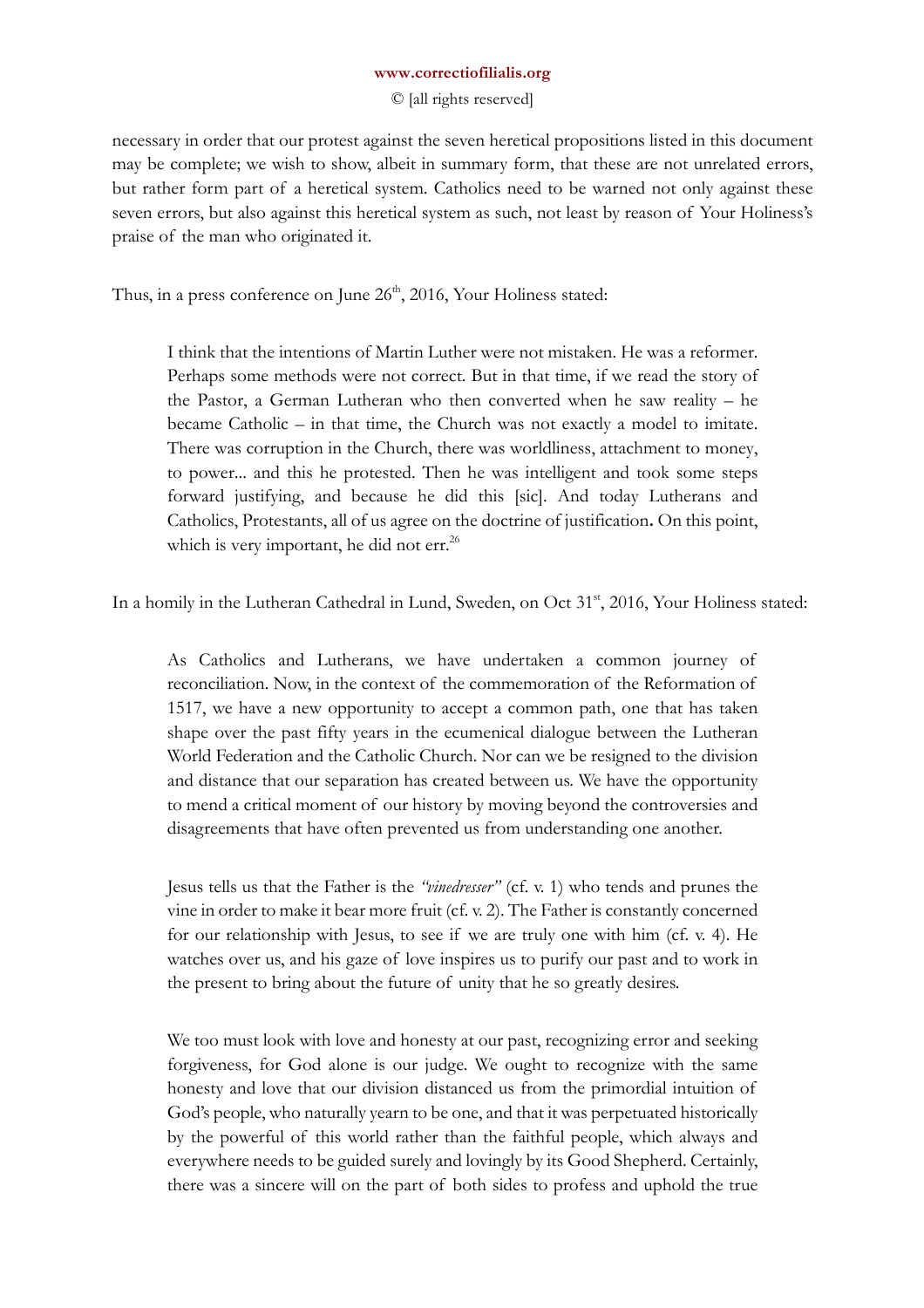© [all rights reserved]

faith, but at the same time we realize that we closed in on ourselves out of fear or bias with regard to the faith which others profess with a different accent and language.

 $\left[\ldots\right]$ 

The spiritual experience of Martin Luther challenges us to remember that apart from God we can do nothing. "How can I get a propitious God?" This is the question that haunted Luther. In effect, the question of a just relationship with God is the decisive question for our lives. As we know, Luther encountered that propitious God in the Good News of Jesus, incarnate, dead and risen. With the concept *"by grace alone"*, he reminds us that God always takes the initiative, prior to any human response, even as he seeks to awaken that response. The doctrine of justification thus expresses the essence of human existence before God.<sup>27</sup>

In addition to stating that Martin Luther was correct about justification, and in close accordance with this view, Your Holiness has declared more than once that our sins are the place where we encounter Christ (as in your homilies of September 4<sup>th</sup>, and September 18<sup>th</sup>, 2014), justifying this view with St Paul, who in fact glories in his own "infirmities" ("*astheneìais*", cf. 2 Cor. 12:5, 9) and not in his sins, so that the power of Christ may dwell in him.28 In an address to members of *Communion and Liberation* on March 7<sup>th</sup>, 2015 Your Holiness said:

The privileged place of encounter is the caress of Jesus' mercy regarding my sin. This is why you may have heard me say, several times, that the place for this, the privileged place of the encounter with Jesus Christ is my sin. <sup>29</sup>

Furthermore, in addition to other propositions of *Amoris laetitia* which have been listed in the letter sent to all the cardinals and Eastern Catholic patriarchs, and which have been therein qualified as heretical, erroneous, or ambiguous, we read also this:

We should not however confuse different levels: there is no need to lay upon two limited persons the tremendous burden of having to reproduce perfectly the union existing between Christ and his Church, for marriage as a sign entails 'a dynamic process..., one which advances gradually with the progressive integration of the gifts of God' (AL 122).

While it is true that the sacramental sign of matrimony entails a dynamic process toward holiness, it is beyond doubt that by the sacramental sign the union of Christ with his Church is perfectly reproduced by grace in the married couple. It is not a question of imposing a tremendous burden on two limited persons, but rather of acknowledging the work of the sacrament and of grace (*res et sacramentum*).

Surprisingly we notice here, as in several other parts of this Apostolic Exhortation, a close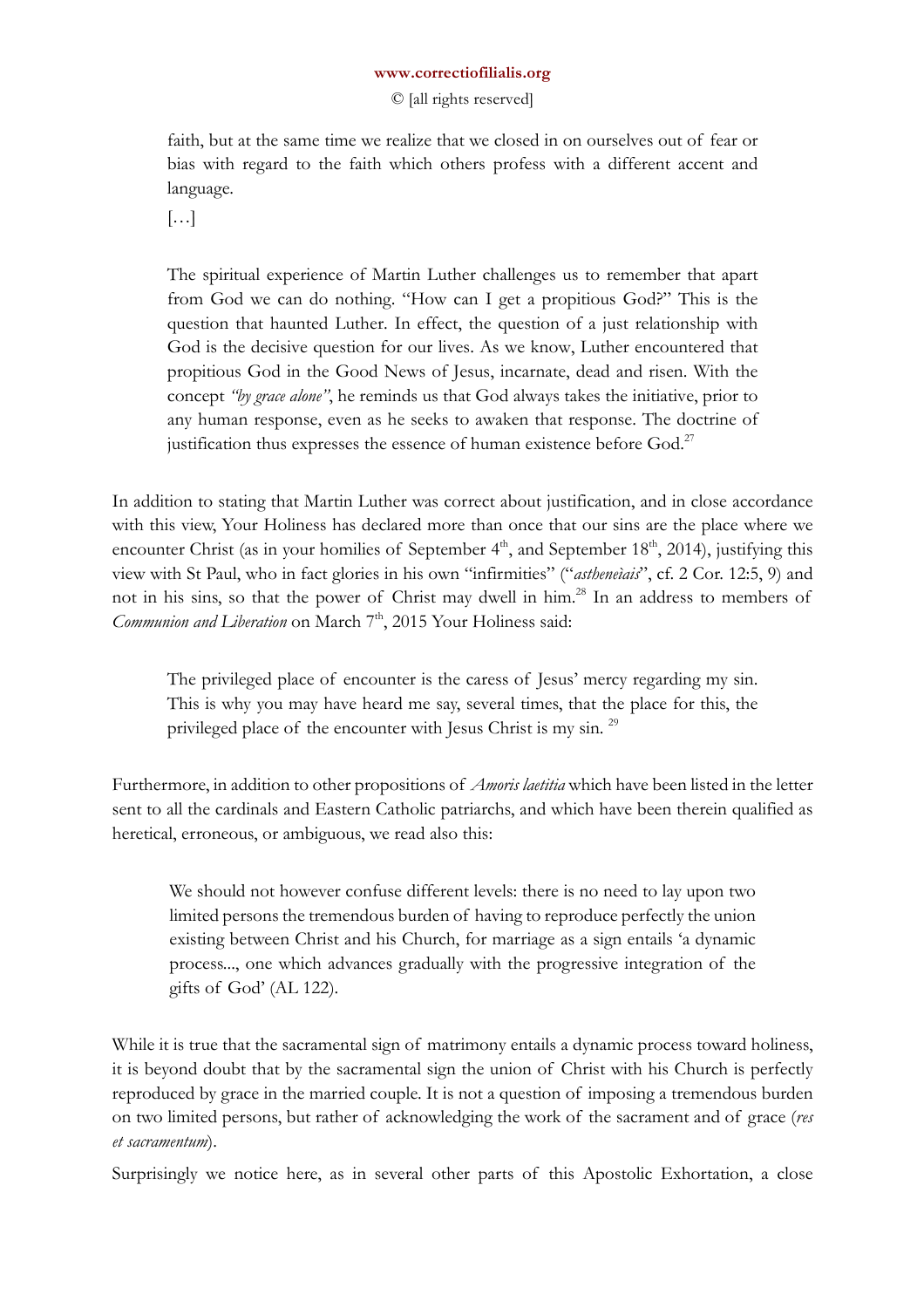© [all rights reserved]

relationship with Luther's disparagement of marriage. For the German revolutionary, the Catholic conception of a sacrament as effective *ex opere operato*, in an allegedly 'mechanical' way, is unacceptable. Although he maintains the distinction of *signum et res*, after 1520, with *The Babylonian Captivity of the Church*, he no longer applies it to marriage. Luther denies that marriage has any reference to sacramentality, on the grounds that we nowhere read in the Bible that the man who marries a woman receives a grace of God, and that neither do we read anywhere that marriage was instituted by God to be a sign of anything. He claimed that marriage is a mere symbol, adding that although it can represent the union of Christ with the Church, such figures and allegories are not sacraments in the sense we use the term (cf. *Luther's Works* {LW} 36:92). For this reason, marriage - whose fundamental aim is to conceive children and to raise them up in the ways of God (cf. LW 44:11-12) - according to Luther belongs to the order of creation and not to that of salvation (cf. LW 45:18); it is given only in order to quench the fire of concupiscence, and as a bulwark against sin (cf. LW 3, Gen. 16:4).

Moreover, beginning with his personal vision about how human nature is corrupted by sin, Luther is conscious that man is not always anxious to respect God's law. Therefore, he is convinced that there is a double manner by which God rules over mankind, to which corresponds a double moral vision about marriage and divorce. Thus divorce is generally admitted by Luther in the case of adultery, but only for non-spiritual people.

His reasoning is that there are two forms of divine government in this world: the spiritual and the temporal. By his spiritual government, the Holy Spirit leads Christians and righteous people under the Gospel of Christ; by his temporal government, God restrains non-Christians and the wicked in order to maintain an outward peace (cf. LW 45:91). Two also are the laws regulating moral life: one is spiritual, for those living under the influence of the Holy Spirit, the other is temporal or worldly, for those who cannot comply with the spiritual one (cf. LW 45:88-93). This double moral vision is applied by Luther to adultery in reference to Mt 5:32: hence, Christians must not divorce even in the case of adultery (the spiritual law); but divorce exists and was granted by Moses because of sin (the worldly law). The permission to divorce is thus seen as a limit put by God upon carnal people to restrain their misbehaviour and prevent them from doing worse on account of their wickedness (cf. LW 45:31).

How can we not see here a close similarity with what has been suggested by Your Holiness in *Amoris laetitia*? On the one hand marriage is supposedly safeguarded as a sacrament, while on the other hand divorce and remarriage are regarded 'mercifully' as a *status quo* to be – although only 'pastorally' – integrated into the life of the Church, thus openly contradicting the word of our Lord. Luther was led to an acceptance of re-marriage by his identification of concupiscence with sin; for he recognized marriage as a remedy for concupiscence. In reality, concupiscence is not as such sinful, just as re-marriage when one has a living spouse is not a *status*, but a privation of truth.

However, Luther's self-contradiction, generated by his two-fold view of marriage - itself seen as something that pertains properly to the Law and not to the Gospel – is then supposedly overcome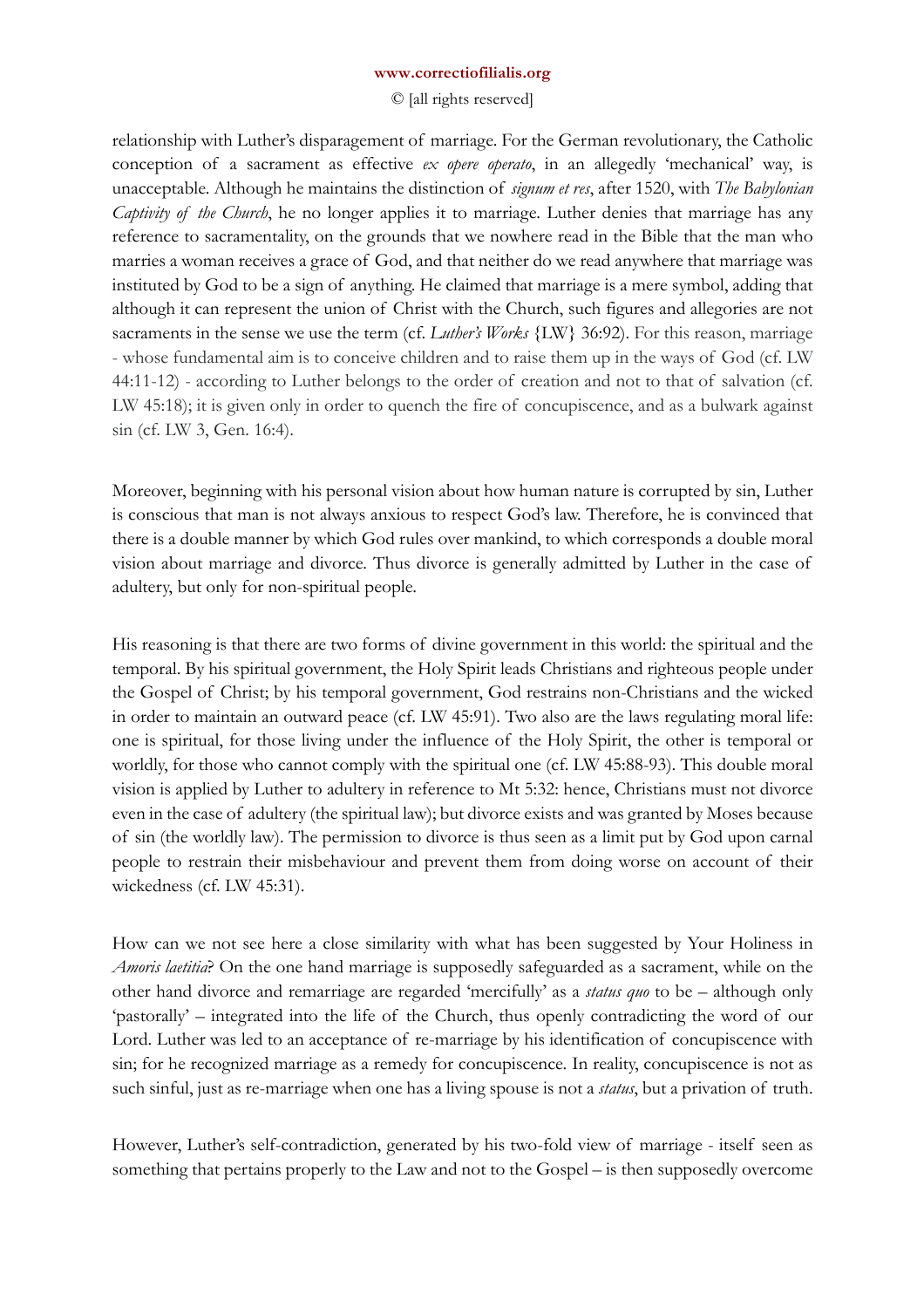© [all rights reserved]

by the precedence of faith: a "cordial trust" in order to adhere subjectively to God. He claims that faith justifies man insofar as the punishing justice withdraws into mercy and is changed permanently into forgiving love. This is made possible out of a "joyful bargain" (*fröhlicher Wechseln*) by which the sinner can say to Christ: "You are my righteousness just as I am your sin" (LW 48:12; cf. also 31:351; 25:188). By this "happy exchange", Christ becomes the only sinner and we are justified through the acceptance of the Word in faith.

In Your pilgrimage to Fatima for the beginning of this providential centenary, Your Holiness clearly alluded to this Lutheran view about faith and justification, stating on May  $12<sup>th</sup>$ ,  $2017$ :

Great injustice is done to God's grace whenever we say that sins are punished by his judgment, without first saying – as the Gospel clearly does – that they are forgiven by his mercy! Mercy has to be put before judgment and, in any case, God's judgment will always be rendered in the light of his mercy. Obviously, God's mercy does not deny justice, for Jesus took upon himself the consequences of our sin, together with its due punishment. He did not deny sin, but redeemed it on the cross. Hence, in the faith that unites us to the cross of Christ, we are freed of our sins; we put aside all fear and dread, as unbefitting those who are loved (cf. 1 In.  $4:18$ .  $30$ 

The gospel does not teach that all sins will in fact be forgiven, nor that Christ alone experienced the 'judgement' or justice of God, leaving only mercy for the rest of mankind. While there is a 'vicarious suffering' of our Lord in order to expiate our sins, there is not a 'vicarious punishment', for Christ was made "sin for us" (cf. 2 Cor. 5:21) and not a *sinner*. Out of divine love, and not as the object of God's wrath, Christ offered the supreme sacrifice of salvation to reconcile us with God, taking upon himself only the consequences of our sins (cf. Gal. 3:13). Hence, so that we may be justified and saved, it is not sufficient to have faith that our sins have been removed by a supposed vicarious punishment; our justification lies in a conformity to our Saviour achieved by that faith which works through charity (cf. Gal. 5:6).

Most Holy Father, permit us also to express our wonderment and sorrow at two events occurring in the heart of the Church, which likewise suggest the favour in which the German heresiarch is held under Your pontificate. On January 15<sup>th</sup>, 2016, a group of Finnish Lutherans were granted Holy Communion in the course of a celebration of Holy Mass that took place at St Peter's basilica. On 13<sup>th</sup> October, 2016, Your Holiness presided over a meeting of Catholics and Lutherans in the Vatican, addressing them from a stage on which a statue of Martin Luther was erected.

 

<sup>&</sup>lt;sup>1</sup> Denzinger-Hünermann {DH} 3117, Apostolic letter Mirabilis illa constantia, March 4<sup>th</sup>, 1875.

<sup>2</sup> *Relatio* of the Theological Commission on n. 22 of *Lumen gentium*, in *Acta Synodalia,* III/I, p. 247.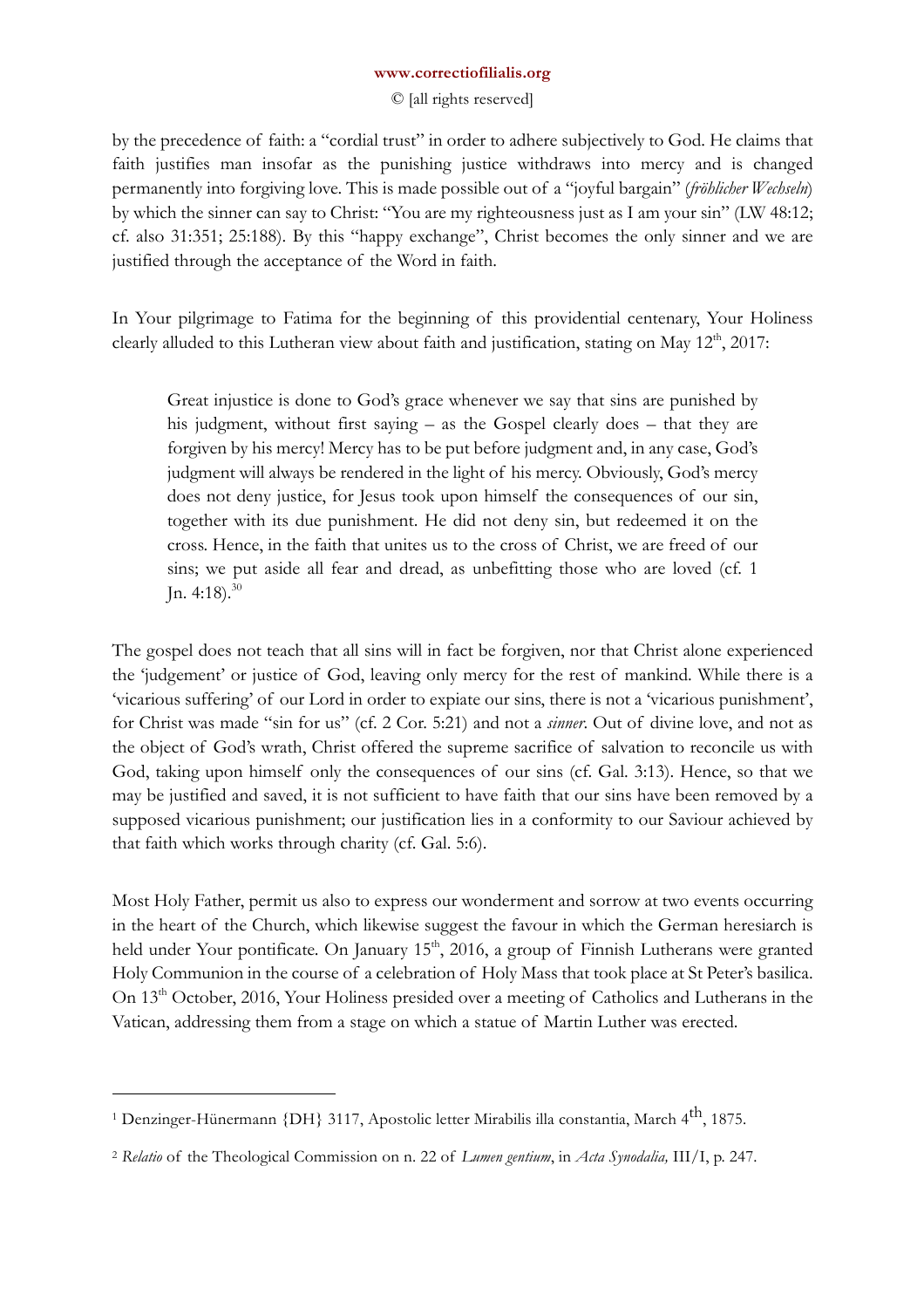<u> 1989 - Andrea Santa Andrea Andrea Andrea Andrea Andrea Andrea Andrea Andrea Andrea Andrea Andrea Andrea Andr</u> <sup>3</sup> This section therefore contains the *Correctio* properly speaking, and is that to which the signatories intend principally and directly to subscribe.

<sup>4</sup> https://press.vatican.va/content/salastampa/en/bollettino/pubblico/2016/04/08/160408a.html

5http://en.radiovaticana.va/news/2016/09/12/pope\_endorses\_argentine\_bishops\_document\_on\_amori s\_laetitia/1257635

<sup>6</sup> https://www.ncronline.org/news/vatican/new-cardinal-farrell-amoris-laetitia-holy-spirit-speaking

<sup>7</sup> By these words, deeds, and omissions, and by the above-mentioned passages of the document *Amoris laetitia*, Your Holiness has upheld, directly or indirectly, and, with what degree of awareness we do not seek to judge, both by public office and by private act propagated in the Church the following false and heretical propositions:

1). 'A justified person has not the strength with God's grace to carry out the objective demands of the divine law, as though any of the commandments of God are impossible for the justified; or as meaning that God's grace, when it produces justification in an individual, does not invariably and of its nature produce conversion from all serious sin, or is not sufficient for conversion from all serious sin.'

2). 'Christians who have obtained a civil divorce from the spouse to whom they are validly married and have contracted a civil marriage with some other person during the lifetime of their spouse, who live *more uxorio*  with their civil partner, and who choose to remain in this state with full knowledge of the nature of their act and full consent of the will to that act, are not necessarily in a state of mortal sin, and can receive sanctifying grace and grow in charity.'

3). 'A Christian believer can have full knowledge of a divine law and voluntarily choose to break it in a serious matter, but not be in a state of mortal sin as a result of this action.'

4). 'A person is able, while he obeys a divine prohibition, to sin against God by that very act of obedience.'

5). 'Conscience can truly and rightly judge that sexual acts between persons who have contracted a civil marriage with each other, although one or both of them is sacramentally married to another person, can sometimes be morally right or requested or even commanded by God.'

6). 'Moral principles and moral truths contained in divine revelation and in the natural law do not include negative prohibitions that absolutely forbid particular kinds of action, inasmuch as these are always gravely unlawful on account of their object.'

7). 'Our Lord Jesus Christ wills that the Church abandon her perennial discipline of refusing the Eucharist to the divorced and remarried and of refusing absolution to the divorced and remarried who do not express contrition for their state of life and a firm purpose of amendment with regard to it.'

<sup>8</sup> Here are, for these seven propositions, the references that were included in the letter to the cardinals and patriarchs: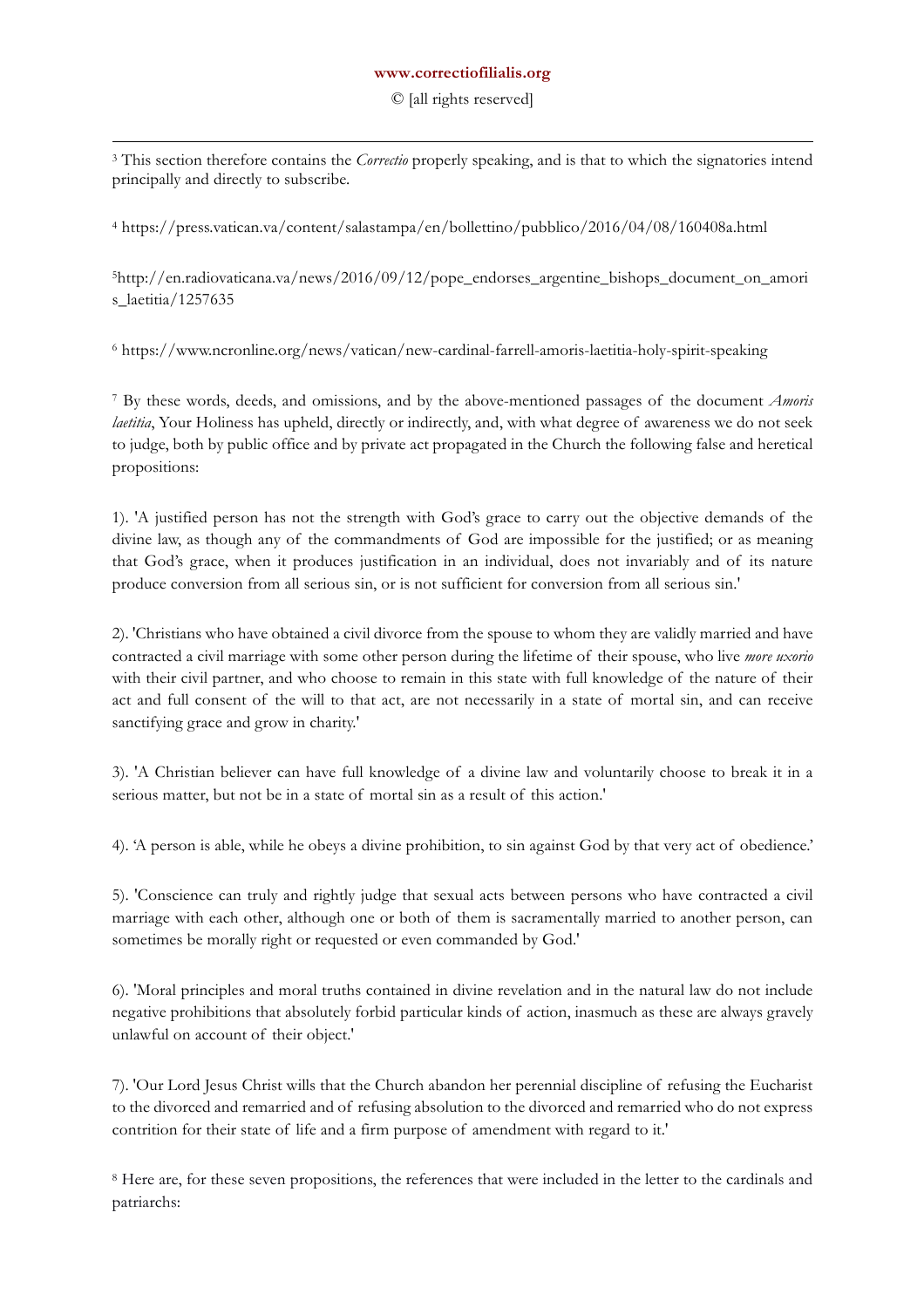© [all rights reserved]

<u> 1989 - Andrea Santa Andrea Andrea Andrea Andrea Andrea Andrea Andrea Andrea Andrea Andrea Andrea Andrea Andr</u>

1. Council of Trent, session 6, canon 18: "If anyone says that the commandments of God are impossible to observe even for a man who is justified and established in grace, let him be anathema" (DH 1568). See also: Gen. 4:7; Deut. 30:11-19; Ecclesiasticus 15: 11-22; Mk. 8:38; Lk. 9:26; Heb. 10:26-29; 1 Jn. 5:17; Zosimus, 15<sup>th</sup> (or 16<sup>th</sup>) Synod of Carthage, canon 3 on grace, DH 225; Felix III, 2<sup>nd</sup> Synod of Orange, DH 397; Council of Trent, Session 5, canon 5; Session 6, canons 18-20, 22, 27 and 29; Pius V, Bull *Ex omnibus afflictionibus,* On the errors of Michael du Bay, 54, DH 1954; Innocent X, Constitution *Cum occasione*, On the errors of Cornelius Jansen, 1, DH 2001; Clement XI, Constitution *Unigenitus*, On the errors of Pasquier Quesnel, 71, DH 2471; John Paul II, Apostolic Exhortation *Reconciliatio et paenitentia* 17: AAS 77 (1985): 222; *Veritatis splendor* 65-70: AAS 85 (1993): 1185-89, DH 4964-67.

2. Mk. 10:11-12: "Whosoever shall put away his wife and marry another, committeth adultery against her. And if the wife shall put away her husband, and be married to another, she committeth adultery". See also: Ex. 20:14; Mt. 5:32, 19:9; Lk. 16:18; 1 Cor. 7: 10-11; Heb. 10:26-29; Council of Trent, Session 6, canons 19-21, 27, DH 1569-71, 1577; Session 24, canons 5 and 7, DH 1805, 1807; Innocent XI, Condemned propositions of the 'Laxists', 62-63, DH 2162-63; Alexander VIII, Decree of the Holy Office on 'Philosophical Sin', DH 2291; John Paul II, *Veritatis splendor,* 65-70: AAS 85 (1993): 1185-89 (DH 4964- 67).

3. Council of Trent, session 6, canon 20: "If anyone says that a justified man, however perfect he may be, is not bound to observe the commandments of God and of the Church but is bound only to believe, as if the Gospel were merely an absolute promise of eternal life without the condition that the commandments be observed, let him be anathema" (DH 1570).

See also: Mk. 8:38; Lk. 9:26; Heb. 10:26-29; 1 Jn. 5:17; Council of Trent, session 6, canons 19 and 27; Clement XI, Constitution *Unigenitus*, On the errors of Pasquier Quesnel, 71, DH 2471; John Paul II, Apostolic Exhortation *Reconciliatio et paenitentia* 17: AAS 77 (1985): 222; *Veritatis splendor*, 65-70: AAS 85 (1993): 1185-89, DH 4964-67.

4. Ps. 18:8: "The law of the Lord is unspotted, converting souls."

See also: Ecclesiasticus 15:21; Council of Trent, session 6, canon 20; Clement XI, Constitution Unigenitus, On the errors of Pasquier Quesnel, 71, DH 2471; Leo XIII, *Libertas praestantissimum*, ASS 20 (1887-88): 598 (DH 3248); John Paul II, *Veritatis splendor*, 40: AAS 85 (1993): 1165 (DH 4953).

5. Council of Trent, session 6, canon 21: "If anyone says that Jesus Christ was given by God to men as a redeemer in whom they are to trust but not also as a lawgiver whom they are bound to obey, let him be anathema", DH 1571.

Council of Trent, session 24, canon 2: "If anyone says that it is lawful for Christians to have several wives at the same time, and that this is not forbidden by any divine law, let him be anathema", DH 1802.

Council of Trent, session 24, canon 5: "If anyone says that the marriage bond can be dissolved because of heresy or difficulties in cohabitation or because of the wilful absence of one of the spouses, let him be anathema", DH 1805.

Council of Trent, session 24, canon 7: "If anyone says that the Church is in error for having taught and for still teaching that in accordance with the evangelical and apostolic doctrine, the marriage bond cannot be dissolved because of adultery on the part of one of the spouses and that neither of the two, not even the innocent one who has given no cause for infidelity, can contract another marriage during the lifetime of the other, and that the husband who dismisses an adulterous wife and marries again and the wife who dismisses an adulterous husband and marries again are both guilty of adultery, let him be anathema", DH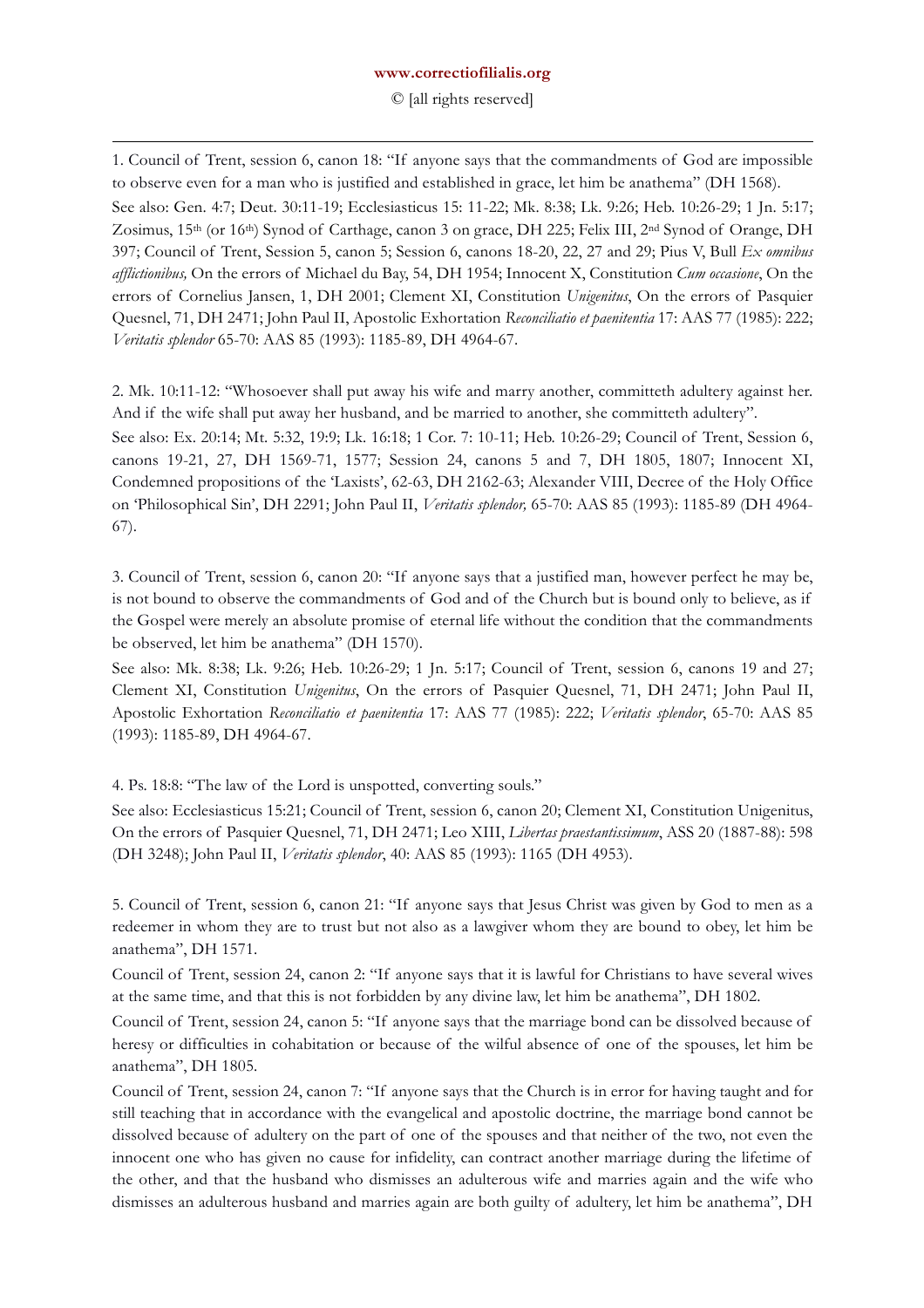<u> 1989 - Andrea Santa Andrea Andrea Andrea Andrea Andrea Andrea Andrea Andrea Andrea Andrea Andrea Andrea Andr</u>

#### 1807.

See also: Ps. 5:5; Ps. 18:8-9; Ecclesiasticus 15:21; Heb. 10:26-29; Jas. 1:13; 1 Jn. 3:7; Innocent XI, *Condemned propositions of the 'Laxists'*, 62-63, DH 2162-63; Clement XI, Constitution *Unigenitus*, On the errors of Pasquier Quesnel, 71, DH 2471; Leo XIII, encyclical letter *Libertas praestantissimum*, ASS 20 (1887-88): 598, DH 3248; Pius XII, *Decree of the Holy Office on situation ethics*, DH 3918; 2nd Vatican Council, Pastoral Constitution *Gaudium et spes,* 16; John Paul II, *Veritatis splendor*, 54: AAS 85 (1993): 1177; *Catechism of the Catholic Church*, 1786-87.

6. John Paul II, *Veritatis splendor* 115: "Each of us knows how important is the teaching which represents the central theme of this Encyclical and which is today being restated with the authority of the Successor of Peter. Each of us can see the seriousness of what is involved, not only for individuals but also for the whole of society, with the reaffirmation of the universality and immutability of the moral commandments, particularly those which prohibit always and without exception intrinsically evil acts", DH 4971.

See also: Rom. 3:8; 1 Cor. 6: 9-10; Gal. 5: 19-21; Apoc. 22:15; 4th Lateran Council, chapter 22, DH 815; Council of Constance, Bull *Inter cunctas*, 14, DH 1254; Paul VI, *Humanae vitae*, 14: AAS 60 (1968) 490-91; John Paul II, *Veritatis splendor*, 83: AAS 85 (1993): 1199, DH 4970.

7. 1 Cor. 11:27: "Whosoever shall eat this bread, or drink the chalice of the Lord unworthily, shall be guilty of the body and of the blood of the Lord."

*Familiaris consortio*, 84: "Reconciliation in the sacrament of Penance, which would open the way to the Eucharist, can only be granted to those who, repenting of having broken the sign of the Covenant and of fidelity to Christ, are sincerely ready to undertake a way of life that is no longer in contradiction to the indissolubility of marriage. This means, in practice, that when, for serious reasons, such as for example the children's upbringing, a man and a woman cannot satisfy the obligation to separate, they 'take on themselves the duty to live in complete continence, that is, by abstinence from the acts proper to married couples'."

2nd Lateran Council, canon 20, DH 717: "Because there is one thing that conspicuously causes great disturbance to holy Church, namely false penance, we warn our brothers in the episcopate, and priests, not to allow the souls of the laity to be deceived or dragged off to hell by false penances. It is certain that a penance is false when many sins are disregarded and a penance is performed for one only, or when it is done for one sin in such a way that the penitent does not renounce another".

See also: Mt. 7:6; Mt. 22: 11-13; 1 Cor. 11:28-30; Heb. 13:8; Council of Trent, session 14, *Decree on Penance*, cap. 4; Council of Trent, session 13, *Decree on the most holy Eucharist*, DH 1646-47; Innocent XI, *Condemned propositions of the 'Laxists'*, 60-63, DH 2160-63; John Paul II, *Catechism of the Catholic Church*, 1385, 1451, 1490

<sup>9</sup> Clement VI, *Super quibusdam*, to the Catholicos of the Armenians, question 14, DH 1065: "We ask whether you have believed and do believe that the New and Old Testament, in all their books, which the authority of the Roman Church has handed down to us, contain undoubted truth in all things."

2nd Vatican Council, *Dei verbum* 18-19: "What the Apostles preached in fulfilment of the commission of Christ, afterwards they themselves and apostolic men, under the inspiration of the divine Spirit, handed on to us in writing: the foundation of faith, namely, the fourfold Gospel, according to Matthew, Mark, Luke and John. Holy Mother Church has firmly and with absolute constancy held, and continues to hold, that the four Gospels just named, whose historical character the Church unhesitatingly asserts, faithfully hand on what Jesus Christ, while living among men, really did and taught for their eternal salvation until the day He was taken up into heaven."

See also: Lk. 1:1-4; Jn. 19:35; 2 Pet. 1:16; Pius IX, *Syllabus,* 7; Leo XIII, *Providentissimus Deus*, ASS 26 (1893- 94): 276-77; Pius X, *Lamentabili sane,* 13-17; *Praestantia scripturae*, ASS 40 (1907): 724ff.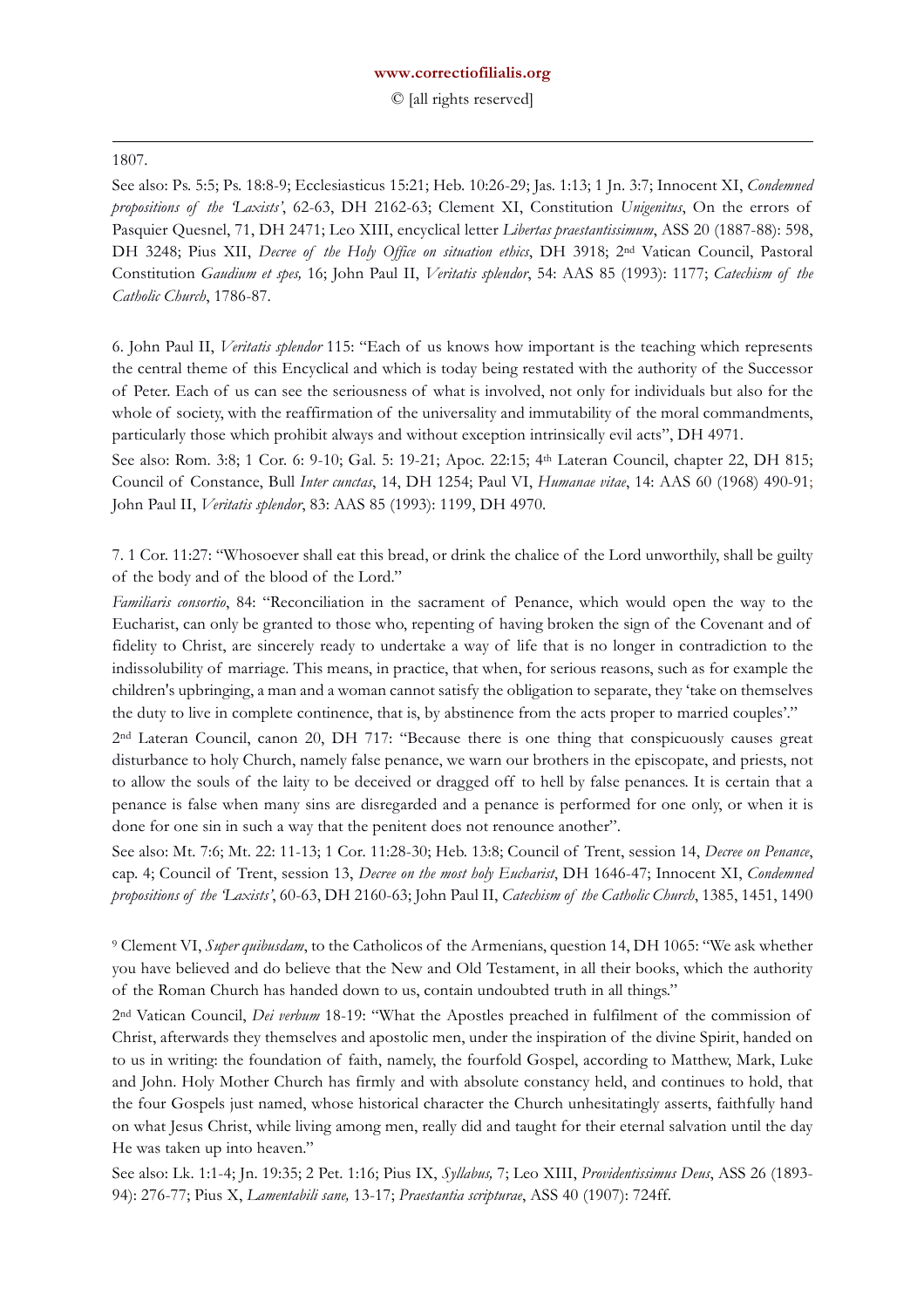<sup>10</sup> 1 Jn. 5:10: "He that believeth in the Son of God has the testimony of God in himself. He that believeth not the Son, maketh him a liar."

<u> 1989 - Andrea Santa Andrea Andrea Andrea Andrea Andrea Andrea Andrea Andrea Andrea Andrea Andrea Andrea Andr</u>

Council of Chalcedon, *Definition,* DH 301: "Following the holy fathers, we all with one voice teach the confession of one and the same Son, our Lord Jesus Christ: the same perfect in divinity and perfect in humanity, the same truly God and truly man, of a rational soul and a body; consubstantial with the Father as regards his divinity, and the same consubstantial with us as regards his humanity."

2nd Vatican Council, *Dei verbum* 4: "After speaking in many and varied ways through the prophets, 'now at last in these days God has spoken to us in His Son'. For He sent His Son, the eternal Word, who enlightens all men, so that He might dwell among men and tell them of the innermost being of God. Jesus Christ, therefore, the Word made flesh, was sent as "a man to men'. He 'speaks the words of God'."

See also: Mt. 7:29; Matt. 11:25-27; Mk. 1:22; Luke 4:32; John 1:1-14; Pius X, *Lamentabili sane,* 27.

<sup>11</sup> 1st Vatican Council, *Dei Filius*, cap. 3: "Faith, which is the beginning of human salvation, the Catholic Church professes to be a supernatural virtue, by means of which, with the grace of God inspiring and assisting us, we believe to be true what He has revealed."

Pius X, *Lamentabili sane*, 22 (condemned proposition): "The dogmas that the Church holds out as revealed are not truths which have fallen from heaven."

See also: 1 Thess. 2:13; Pius X, *Lamentabili sane,* 23-26; *Pascendi dominici gregis*, ASS 40 (1907): 611; Paul VI, Declaration *Mysterium Ecclesiae* of the Congregation for the Doctrine of the Faith, DH 4538.

<sup>12</sup> Jn. 3:11: "Amen, Amen, I say to thee, that we speak what we know and we testify what we have seen, and you receive not our testimony."

Jn. 14:6: "I am the way, the truth, and the life"

1 Jn. 5:9-10: "If we receive the testimony of men, the testimony of God is greater. For this is the testimony of God, which is greater, because he hath testified of his Son. He that believeth in the Son of God has the testimony of God in himself. He that believeth not the Son, maketh him a liar."

1st Vatican Council, *Dei Filius*, cap. 3, can. 2: "If anyone says that divine faith is not distinct from the natural knowledge of God and of moral truths; that, therefore, for divine faith it is not necessary that the revealed truth be believed on the authority of God who reveals it, let him be anathema."

Pius X, *Lamentabili sane*, 26 (condemned proposition): "The dogmas of the faith are to be held only according to their practical sense; that is to say, as preceptive norms of conduct and not as norms of believing."

Piux X, *Oath against the errors of Modernism,* DH 3542: "I hold with certainty and I sincerely confess that faith is not a blind inclination of religion welling up from the depth of the subconscious under the impulse of the heart and the inclination of a morally conditioned will, but is the genuine assent of the intellect to a truth that is received from outside by hearing. In this assent, given on the authority of the all-truthful God, we hold to be true what has been said, attested to, and revealed, by the personal God, our creator and Lord."

See also: Jn. 8:46, 10:16; Rom. 11:33; Heb. 3:7, 5:12; Pius IX, *Qui pluribus*, Acta (Rome, 1854) 1/1, 6-13; *Syllabus,* 4-5; Pius X, *Lamentabili sane*, 20; *Pascendi dominici gregis*, ASS 40 (1907): 604ff; John Paul II, Declaration *Dominus Iesus* on the Unicity and Salvific Universality of Jesus Christ and the Church*,* 7.

<sup>13</sup> Num. 23:19: "God is not a man that he should lie."

Pius IX, *Qui pluribus,* DH 2778: "Who is or can be ignorant that all faith is to be given to God who speaks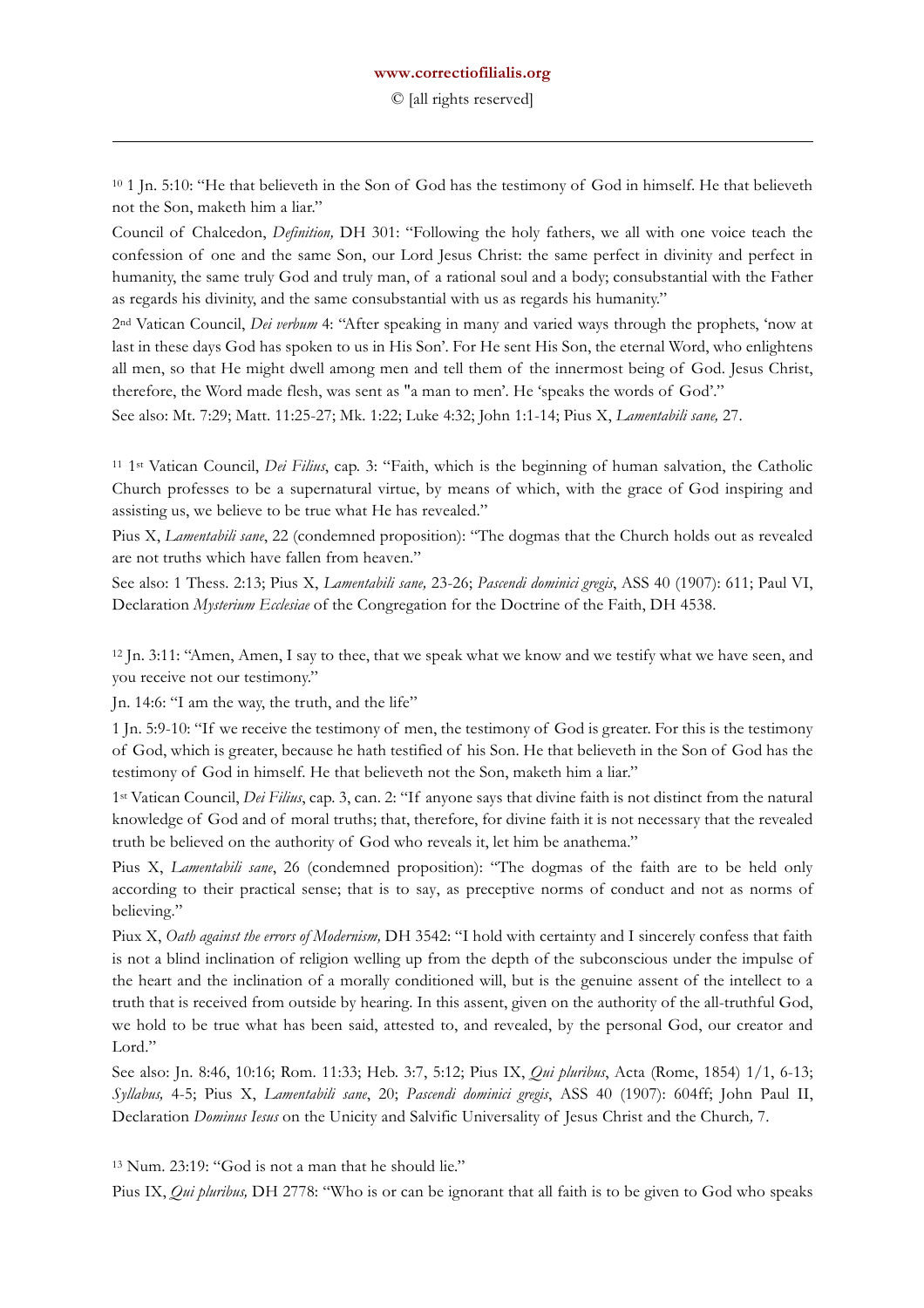<u> 1989 - Andrea Santa Andrea Andrea Andrea Andrea Andrea Andrea Andrea Andrea Andrea Andrea Andrea Andrea Andr</u> and that nothing is more suitable to reason itself than to acquiesce and firmly adhere to what it has determined to be revealed by God, who can neither deceive nor be deceived?"

1st Vatican Council, *Dei Filius,* cap. 3: "Faith, which is the beginning of human salvation, the Catholic Church professes to be a supernatural virtue, by means of which, with the grace of God inspiring and assisting us, we believe to be true what He has revealed, not because we perceive its intrinsic truth by the natural light of reason, but because of the authority of God himself, who makes the revelation and can neither deceive nor be deceived."

1st Vatican Council, *Dei Filius*, cap. 3, can. 6: "If anyone says that the condition of the faithful and those who have not yet attained to the only true faith is alike, so that Catholics may have a just cause for calling in doubt, by suspending their assent, the faith which they have already received from the teaching of the Church, until they have completed a scientific demonstration of the credibility and truth of their faith: let him be anathema."

2nd Vatican Council, *Lumen gentium,* 12: "The entire body of the faithful, anointed as they are by the Holy One, cannot err in matters of belief."

Paul VI, Declaration *Mysterium Ecclesiae* of the Congregation for the Doctrine of the Faith, DH 4538: "All dogmas, since they are divinely revealed, must be believed with the same divine faith."

See also: Ap. 3:14; Innocent XI, *Condemned propositions of the "Laxists",* 20-21, DH 2120-21; Pius IX, *Syllabus,*  15-18; Pius X, *Lamentabili sane,* 25.

<sup>14</sup> Mk. 16:20: "They going forth preached everywhere, the Lord working withal, and confirming the word with signs that followed."

2 Cor. 3: 5: "Not that we are sufficient to think anything of ourselves, as of ourselves: but our sufficiency is from God."

1 Pet. 3:15: "Sanctify the Lord, Christ, in your hearts, being ready always to satisfy everyone that asketh you a reason of that hope which is in you."

Tit. 3:10-11: "A man that is a heretic, after the first and second admonition, avoid: knowing that he, that is such an one, is subverted, and sinneth, being condemned by his own judgement."

Apoc. 22:19: "If any man shall take away from the words of the book of this prophecy, God shall take away his part out of the book of life and out of the holy city."

1st Vatican Council, *Dei Filius,* cap. 3: "In order that the submission of our faith should be in harmony with reason, it was God's will that there should be linked to the internal assistance of the Holy Spirit external indications of his revelation, that is to say divine acts, and first and foremost miracles and prophecies, which clearly demonstrating as they do the omnipotence and infinite knowledge of God, are most certain signs of revelation and are suited to the understanding of all people. Hence Moses and the prophets, and especially Christ our Lord himself, worked many manifest miracles and delivered prophecies […] So that we could fulfil our duty of embracing the true faith and of persevering unwaveringly in it, God, through his only begotten Son, founded the Church, and endowed her with clear notes of his institution to the end that she might be recognised by all as the guardian and teacher of the revealed word. To the Catholic Church alone belong all those things, so many and so marvellous, which have been divinely ordained to make for the manifest credibility of the Christian faith."

1st Vatican Council, *Dei Filius,* cap. 3: "Although the assent of faith is by no means a blind movement of the mind, yet no one can accept the gospel preaching in the way that is necessary for achieving salvation without the inspiration and illumination of the Holy Spirit, who gives to all facility in accepting and believing the truth. And so faith in itself, even if it does not work through charity, is a gift of God, and its operation is a work belonging to the order of salvation."

See also: 2nd Council of Orange, can. 7; Innocent XI, *Condemned propositions of the "Laxists"* 20-21; Gregory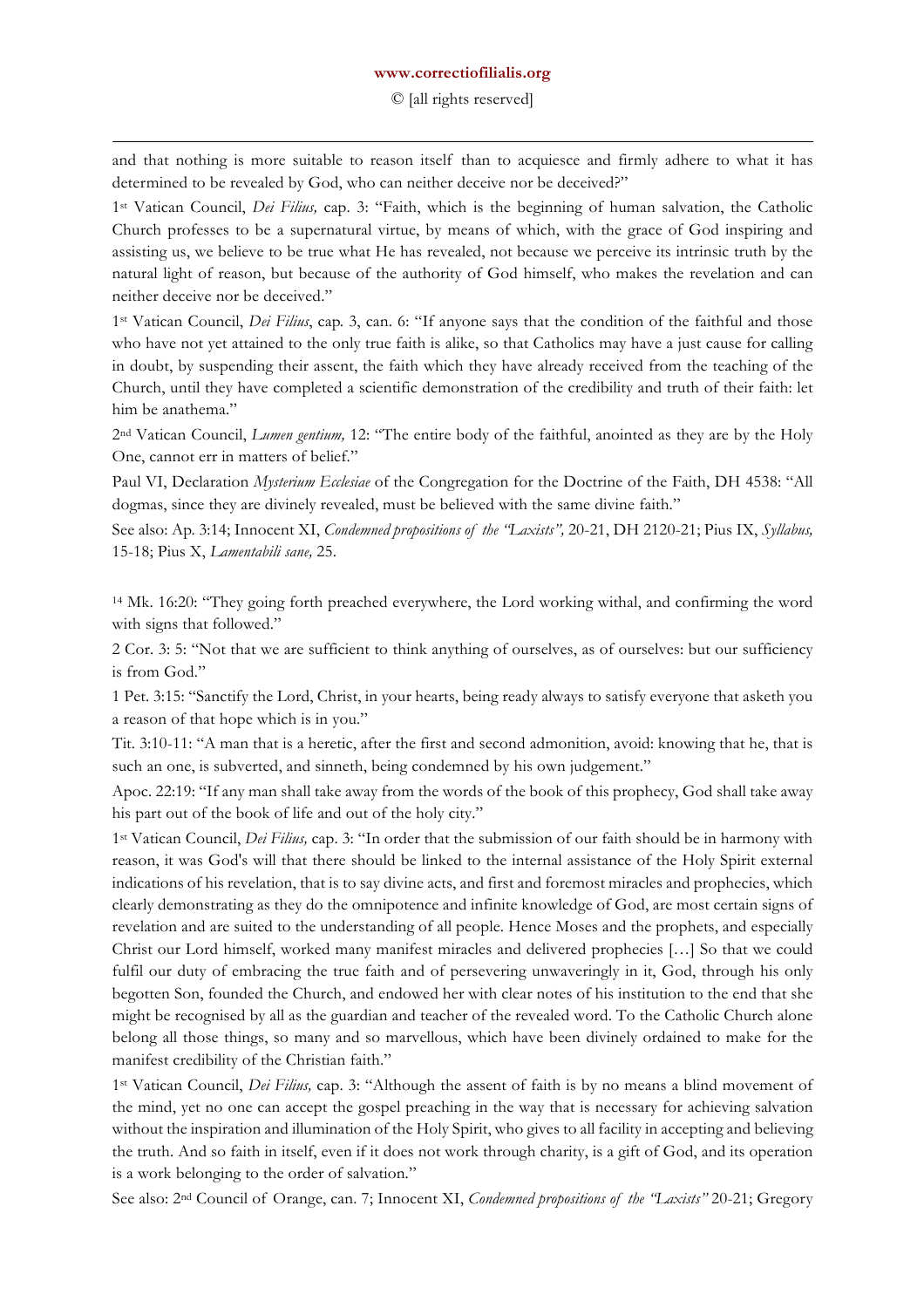<u> 1989 - Andrea Santa Andrea Andrea Andrea Andrea Andrea Andrea Andrea Andrea Andrea Andrea Andrea Andrea Andr</u> XVI, Theses subscribed to by Louis-Eugène Bautain, 6, DH 2756; Pius IX, *Syllabus,* 15-18; Pius X, *Pascendi dominici gregis*, ASS 40 (1907): 596-97; *Oath against the errors of Modernism,* DH 3539; Pius XII, *Humani generis*, AAS 42 (1950): 571.

<sup>15</sup> 2nd Vatican Council, *Gaudium et spes*, 15: "Man judges rightly that by his intellect he surpasses the material universe, for he shares in the light of the divine mind. [. . .] His intelligence is not confined to observable data alone, but can with genuine certitude attain to reality itself as knowable."

John Paul II, *Fides et Ratio*, 27: "Every truth, if it is authentic, presents itself as universal and absolute, even if it is not the whole truth. If something is true, then it must be true for all people and at all times."

John Paul II, *Fides et Ratio*, 82: "This prompts a second requirement: that philosophy verify the human capacity to *know the truth*, to come to a knowledge which can reach objective truth by means of that *adaequatio rei et intellectus* to which the Scholastic doctors referred."

See also: Pius XII, *Humani generis,* AAS 42 (1950): 562-63, 571-72, 574-75; John XXIII, *Ad Petri cathedram,*  AAS 1959 (51): 501-2; John Paul II, *Fides et Ratio*, 4-10, 12-14, 49, 54, 83-85, 95-98.

<sup>16</sup> 1 Cor. 2:9-10: "As it is written: 'That eye hath not seen, nor ear heard, neither hath it entered into the heart of man, what things God hath prepared for them that love him.' But to us God hath revealed them, by his Spirit."

1 Cor. 2:12-13: "We have received not the spirit of this world, but the Spirit that is of God; that we may know the things that are given us from God: which things also we speak."

Pius XII, *Humani generis,* DH 3882-83: "Some hold that the mysteries of faith are never expressed by truly adequate concepts but only by approximate and ever changeable notions, in which the truth is to some extent expressed, but is necessarily distorted. Wherefore they do not consider it absurd, but altogether necessary, that theology should substitute new concepts in place of the old ones in keeping with the various philosophies which in the course of time it uses as its instruments, so that it should give human expression to divine truths in various ways which are even somewhat opposed, but still equivalent, as they say. […] It is evident from what We have already said, that such efforts not only lead to what they call dogmatic relativism, but that they actually contain it."

Paul VI, Declaration *Mysterium Ecclesiae* of the Congregation for the Doctrine of the Faith, 5, DH 4540: "As for the meaning of dogmatic formulas, this remains ever true and constant in the Church, even when it comes to be expressed with greater clarity and to be more fully understood. The faithful therefore must shun the opinion, first, that dogmatic formulations, or some category of them, cannot signify the truth in a determinate way, but can only offer changeable approximations to it, which to a certain extent distort or alter it; and secondly, that these formulations only express the truth in an indeterminate way, and that one must continue to seek this truth by further approximations of this kind."

See also: Pius X, *Lamentabili sane,* 4.

<sup>17</sup> 1 Thess. 2:13 "We give thanks to God without ceasing: because, that when you had received of us the word of the hearing of God, you received it not as the word of men, but (as it is indeed), the word of God." 1 Tim. 3:16: "All scripture, inspired of God, is profitable to teach."

2 Pet. 1:20-21: "No prophecy of scripture is made by private interpretation. For prophecy came not by the will of man at any time; but the holy men spoke, inspired by the Holy Ghost."

Pius XII, *Divino afflante Spiritu* AAS 35 (1943): 299-300: "It is absolutely wrong and forbidden 'either to narrow inspiration to certain passages of Holy Scripture, or to admit that the sacred writer has erred,' since divine inspiration 'not only is essentially incompatible with error but excludes and rejects it as absolutely and necessarily as it is impossible that God Himself, the supreme Truth, can utter that which is not true.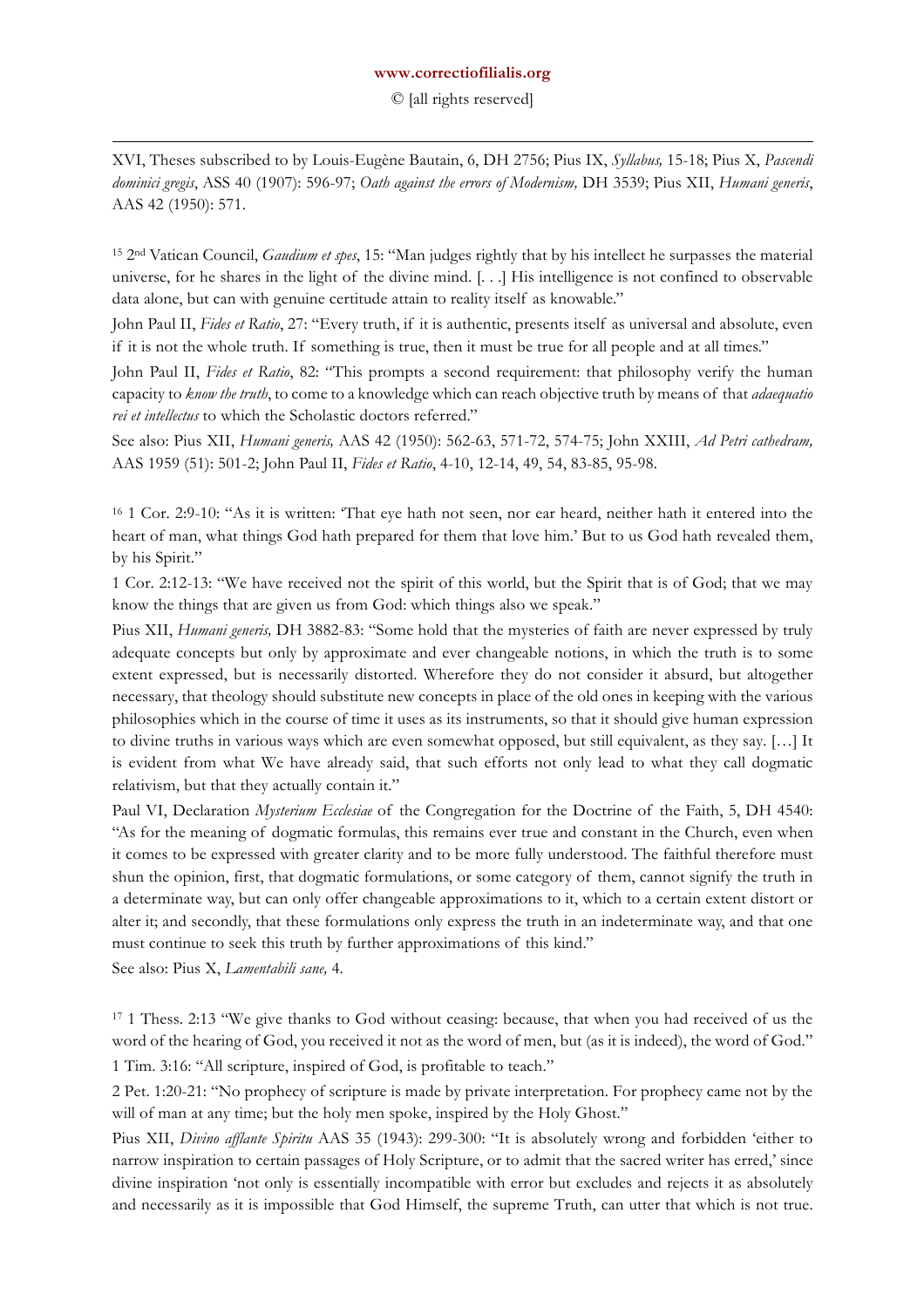<u> 1989 - Andrea Santa Andrea Andrea Andrea Andrea Andrea Andrea Andrea Andrea Andrea Andrea Andrea Andrea Andr</u> This is the ancient and constant faith of the Church.' This teaching, which Our Predecessor Leo XIII set forth with such solemnity, We also proclaim with Our authority."

2nd Vatican Council, *Dei verbum,* 11: "Holy mother Church, relying on the belief of the Apostles, holds that the books of both the Old and New Testaments in their entirety, with all their parts, are sacred and canonical because written under the inspiration of the Holy Spirit, they have God as their author and have been handed on as such to the Church herself. In composing the sacred books, God chose men, and while employed by Him they made use of their powers and abilities, so that with Him acting in them and through them, they, as true authors, consigned to writing all and only those things which He wanted."

See also: Jn. 10:16, 35; Heb. 3:7, 5:12; Leo XIII, *Providentissimus Deus*, DH 3291-92; Pius X, *Lamentabili sane,*  9-11; *Pascendi dominici gregis*, ASS 40 (1907): 612-13; Benedict XV, *Spiritus Paraclitus*, AAS 12 (1920), 393; Pius XII, *Humani generis,* DH 3887.

<sup>18</sup> 1 Thess. 2:13 "We give thanks to God without ceasing: because, that when you had received of us the word of the hearing of God, you received it not as the word of men, but (as it is indeed), the word of God." 1st Vatican Council, *Dei Filius,* cap. 3: "Faith, which is the beginning of human salvation, the Catholic Church professes to be a supernatural virtue, by means of which, with the grace of God inspiring and assisting us, we believe to be true what He has revealed, not because we perceive its intrinsic truth by the natural light of reason, but because of the authority of God himself, who makes the revelation and can neither deceive nor be deceived. […] Further, by divine and Catholic faith all those things are to be believed which are contained in the word of God as found in scripture and tradition, and which are proposed by the Church as to be believed as divinely revealed, whether by her solemn judgment or in her ordinary and universal magisterium.

See also: Jn. 10:16; Heb. 3:7, 5:12; Pius XII, *Mystici corporis Christi,* AAS 35 (1943): 216.

<sup>19</sup> Pius XII, *Humani generis*, DH 3883: "The Church cannot be tied to any and every passing philosophical system. Nevertheless, those notions and terms which have been developed though common effort by Catholic teachers over the course of the centuries to bring about some understanding of dogma are certainly not based on any such weak foundation. They are based on principles and notions deduced from a true knowledge of created things. In the process of deduction, this knowledge, like a star, gave enlightenment to the human mind through the Church. Hence it is not surprising that some of these notions have not only been employed by the Ecumenical Councils, but even sanctioned by them, so that it is wicked to depart from them."

Paul VI, Declaration *Mysterium Ecclesiae* of the Congregation for the Doctrine of the Faith, 5, DH 4540: "As for the meaning of dogmatic formulas, this remains ever true and constant in the Church, even when it comes to be expressed with greater clarity and to be more fully understood. The faithful therefore must shun the opinion, first, that dogmatic formulations, or some category of them, cannot signify the truth in a determinate way, but can only offer changeable approximations to it, which to a certain extent distort or alter it; and secondly, that these formulations only express the truth in an indeterminate way, and that one must continue to seek this truth by further approximations of this kind."

John Paul II, *Fides et Ratio*, 87: "One must remember that even if the statement of a truth is limited to some extent by times and by forms of culture, the truth or the error with which it deals can nevertheless be recognised and evaluated as such, however great the distance of space or time."

John Paul II, *Fides et Ratio*, 95: "The word of God is not addressed to any one people or to any one period of history. Similarly, dogmatic statements, while reflecting at times the culture of the period in which they were defined, formulate an unchanging and ultimate truth."

John Paul II, Declaration *Dominus Iesus* on the Unicity and Salvific Universality of Jesus Christ and the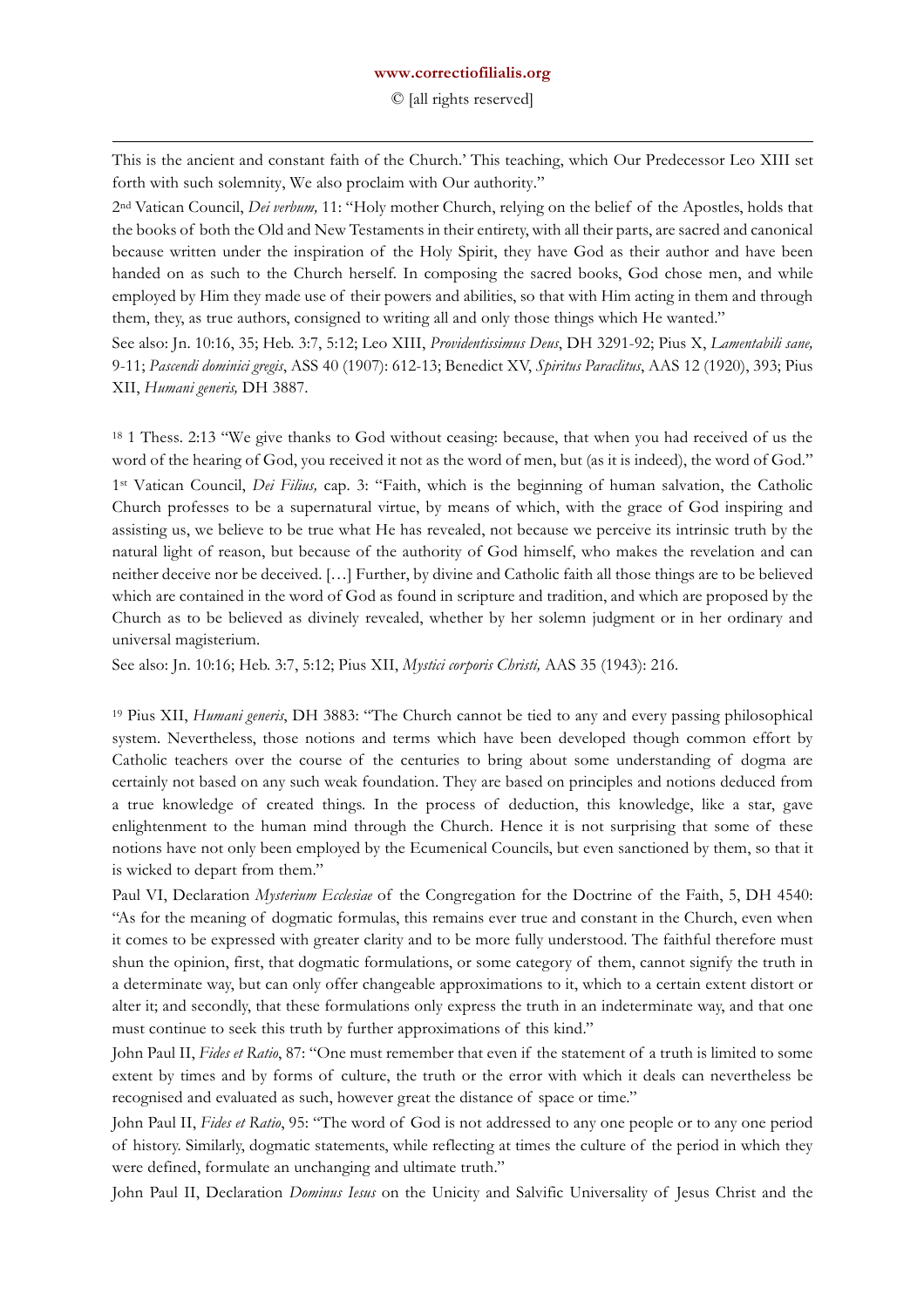© [all rights reserved]

<u> 1989 - Andrea Santa Andrea Andrea Andrea Andrea Andrea Andrea Andrea Andrea Andrea Andrea Andrea Andrea Andr</u>

Church, 6: "The truth about God is not abolished or reduced because it is spoken in human language; rather, it is unique, full, and complete, because he who speaks and acts is the Incarnate Son of God." See also: Jn. 10:35; 2 Tim. 3:16; 2 Pet. 1:20-21; Apoc. 22:18-19; Leo XIII, *Providentissimus Deus*, DH 3288; Pius X, *Lamentabili sane,* 4; John Paul II, *Fides et Ratio*, 84.

<sup>20</sup> Gal. 1:9: "If anyone preach to you a gospel, besides that which you have received, let him be anathema." 1st Vatican Council, *Dei Filius*, cap. 4, can. 3: "If anyone says that it is possible that at some time, with the progress of knowledge, a sense should be assigned to the dogmas propounded by the Church which is different from that which the Church has understood and does understand: let him be anathema."

Pius X, *Oath against the errors of Modernism,* DH 3541: "I sincerely hold that the doctrine of faith was handed down to us from the apostles through the orthodox Fathers with the same sense and always with the same meaning. Therefore, I entirely reject the heretical fiction that dogmas evolve and change from one meaning to another, different from the meaning which the Church held previously. I also condemn every error that substitutes for the divine deposit which has been given to the spouse of Christ to be carefully guarded by her, some philosophical invention or product of human reflection, gradually formed by human effort and due to be perfected in the future by unlimited progress."

See also: 1 Tim. 6: 20; 2 Tim. 1:13-14; Heb. 13:7-9; Jude 3; Pius IX, *Ineffabilis Deus,* DH 2802; Pius X, *Lamentabili sane*, 21*,* 54, 50, 60, 62; *Pascendi dominici gregis*, ASS 40 (1907): 616ff.; Pius XII, *Humani generis,* DH 3886; Paul VI, Declaration *Mysterium Ecclesiae* of the Congregation for the Doctrine of the Faith, DH 4540.

<sup>21</sup> 1st Vatican Council, *Pastor aeternus,* cap. 4: "The Holy Spirit was promised to the successors of Peter not so that they might, by his revelation, make known some new doctrine, but that, by his assistance, they might religiously guard and faithfully expound the revelation or deposit of faith transmitted by the apostles. […] This gift of truth and never-failing faith was therefore divinely conferred on Peter and his successors in this see so that they might discharge their exalted office for the salvation of all, and so that the whole flock of Christ might be kept away by them from the poisonous food of error and be nourished with the sustenance of heavenly doctrine."

2nd Vatican Council, *Dei verbum*¸ 10: "The task of authentically interpreting the word of God, whether written or handed on, has been entrusted exclusively to the living magisterium of the Church, whose authority is exercised in the name of Jesus Christ. This magisterium is not above the word of God, but serves it. It teaches only what has been handed on, listening to it devoutly, guarding it scrupulously and explaining it faithfully in accord with a divine commission and with the help of the Holy Spirit. It draws from this one deposit of faith everything which it presents for belief as divinely revealed."

See also: Matt. 16:23; Gratian, *Decretum*, Part 1, Distinction 40, Chapter 6; Innocent III, *2nd sermon 'On the consecration of the supreme pontiff'*, ML, 656; 4th *sermon 'On the consecration of the supreme pontiff'*, ML 670; Pius IX, letter *Mirabilis illa constantia* to the bishops of Germany, DH 3117 (cf. DH 3114).

<sup>22</sup> Cf. John Paul II, 1983 *Code of Canon Law,* 751; *Code of Canons of Oriental Churches,* 1436.

<sup>23</sup> Cf. Mk. 16:16; Jn. 3:18; Jn. 20:23; Rom. 14:4; Gal. 1:9; 1 Tim. 1:18-20; Jude 3-6; Council of Florence, *Cantate Domino,* DH 1351; Council of Trent, Session 14, can. 9.

<sup>24</sup> Cf. Matt. 18:17; Tit. 3:10-11; Pius X, *Lamentabili sane,* 7; John Paul II, *Code of Canon Law,* 751, 1364; *Code of Canons of Oriental Churches,* 1436.